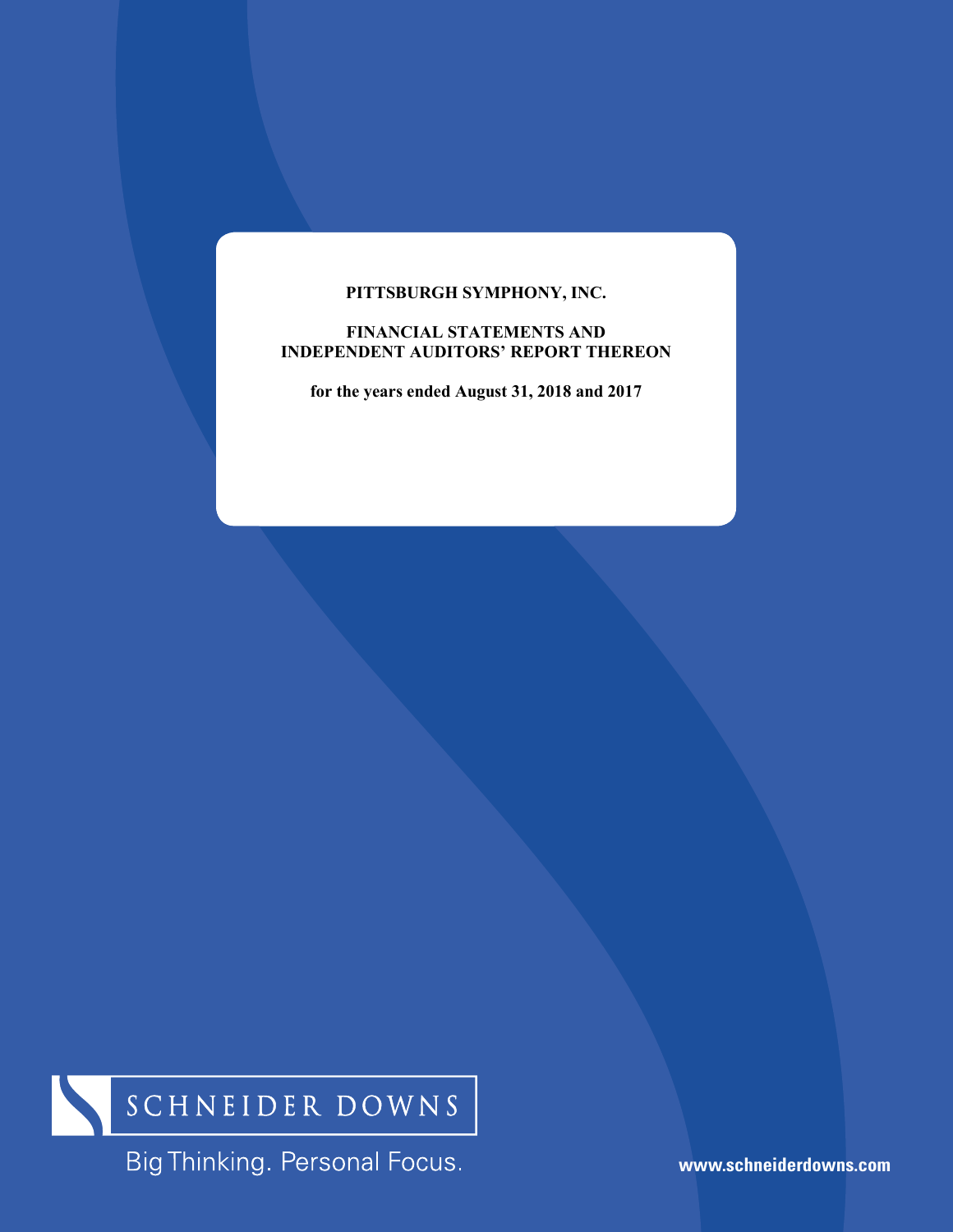# C O N T E N T S

| <b>INDEPENDENT AUDITORS' REPORT</b>                                                                |   |
|----------------------------------------------------------------------------------------------------|---|
| FINANCIAL STATEMENTS:                                                                              |   |
| <b>Statements of Financial Position</b><br>as of August 31, 2018 and 2017                          |   |
| Statements of Activities and Changes in Net Assets<br>for the years ended August 31, 2018 and 2017 |   |
| <b>Statements of Cash Flows</b><br>for the years ended August 31, 2018 and 2017                    | 6 |
| Notes to Financial Statements                                                                      |   |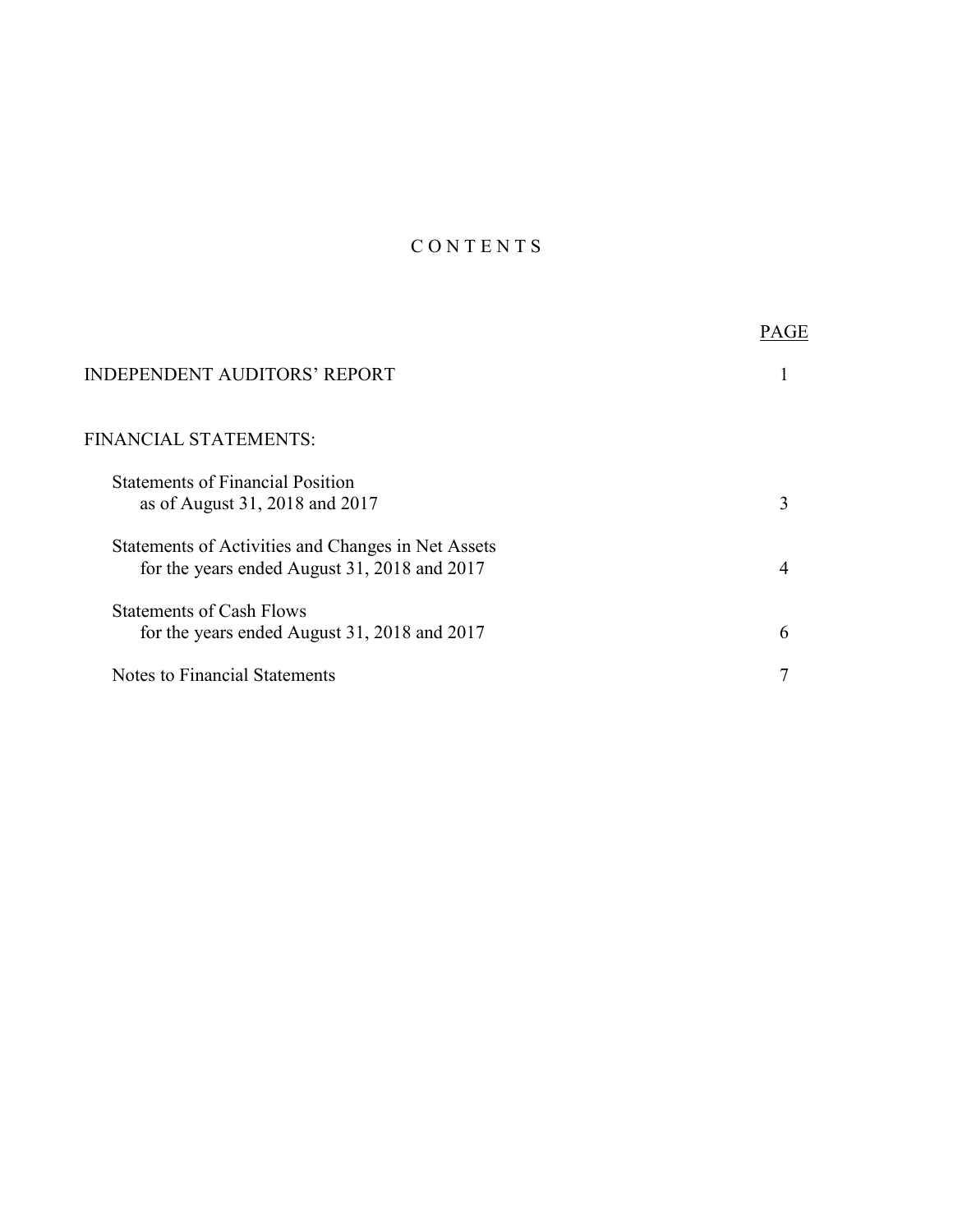

#### INDEPENDENT AUDITORS' REPORT

To the Board of Directors of Pittsburgh Symphony, Inc. Pittsburgh, Pennsylvania

We have audited the accompanying financial statements of Pittsburgh Symphony, Inc. (PSI or Organization), which comprise the statements of financial position as of August 31, 2018 and 2017, and the related statements of activities and changes in net assets and cash flows for the years then ended, and the related notes to the financial statements.

#### *Management's Responsibility for the Financial Statements*

Management is responsible for the preparation and fair presentation of these financial statements in accordance with accounting principles generally accepted in the United States of America; this includes the design, implementation and maintenance of internal control relevant to the preparation and fair presentation of financial statements that are free from material misstatement, whether due to fraud or error.

#### *Auditors' Responsibility*

Our responsibility is to express an opinion on these financial statements based on our audits. We conducted our audits in accordance with auditing standards generally accepted in the United States of America. Those standards require that we plan and perform the audits to obtain reasonable assurance about whether the financial statements are free from material misstatement.

An audit involves performing procedures to obtain audit evidence about the amounts and disclosures in the financial statements. The procedures selected depend on the auditors' judgment, including the assessment of the risks of material misstatement of the financial statements, whether due to fraud or error. In making those risk assessments, the auditor considers internal control relevant to the entity's preparation and fair presentation of the financial statements in order to design audit procedures that are appropriate in the circumstances, but not for the purpose of expressing an opinion on the effectiveness of the entity's internal control. Accordingly, we express no such opinion. An audit also includes evaluating the appropriateness of accounting policies used and the reasonableness of significant accounting estimates made by management, as well as evaluating the overall presentation of the financial statements.

We believe that the audit evidence we have obtained is sufficient and appropriate to provide a basis for our audit opinion.

#### *Opinion*

In our opinion, the financial statements referred to above present fairly, in all material respects, the financial position of Pittsburgh Symphony, Inc. as of August 31, 2018 and 2017, and the changes in its net assets and its cash flows for the years then ended in accordance with accounting principles generally accepted in the United States of America.



One PPG Place, Suite 1700 Pittsburgh, PA 15222 **TEL** 412.261.3644 **FAX** 412.261.4876 **FAX** 614.621.4062 *An Association of* 

65 E. State Street, Suite 2000 Columbus, OH 43215 **TEL** 614.621.4060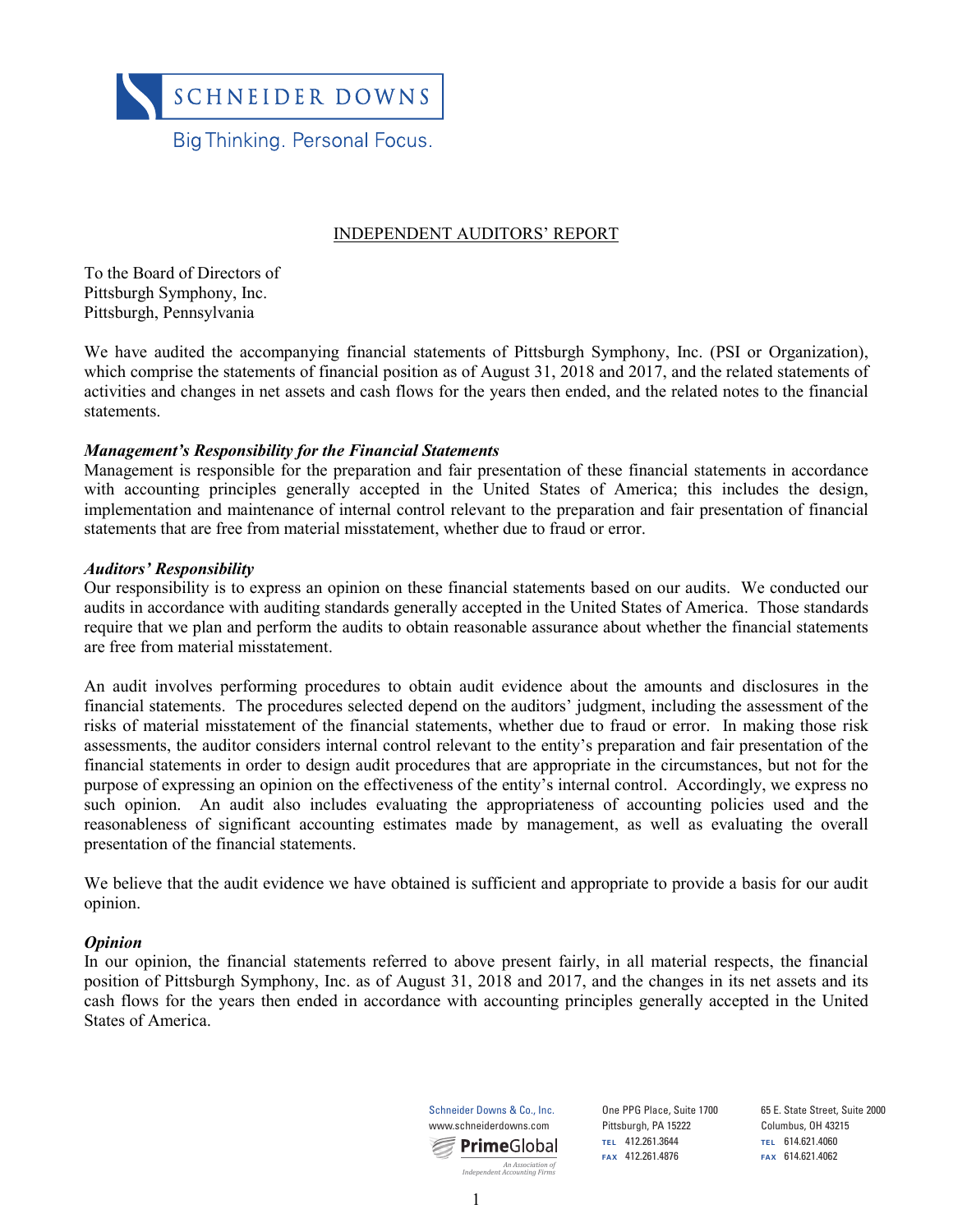#### *Emphasis of Matter*

As discussed in Note 14 to the financial statements, PSI has adopted a strategic plan to address the liquidity and financial condition of the Organization. The liquidity and financial condition have declined as a result of downward-trending ticket sales, rising operational costs and a significant pension liability. Management's plans regarding these matters are also described in Note 14.

Schneider Downs & Co., Inc.

Pittsburgh, Pennsylvania June 19, 2019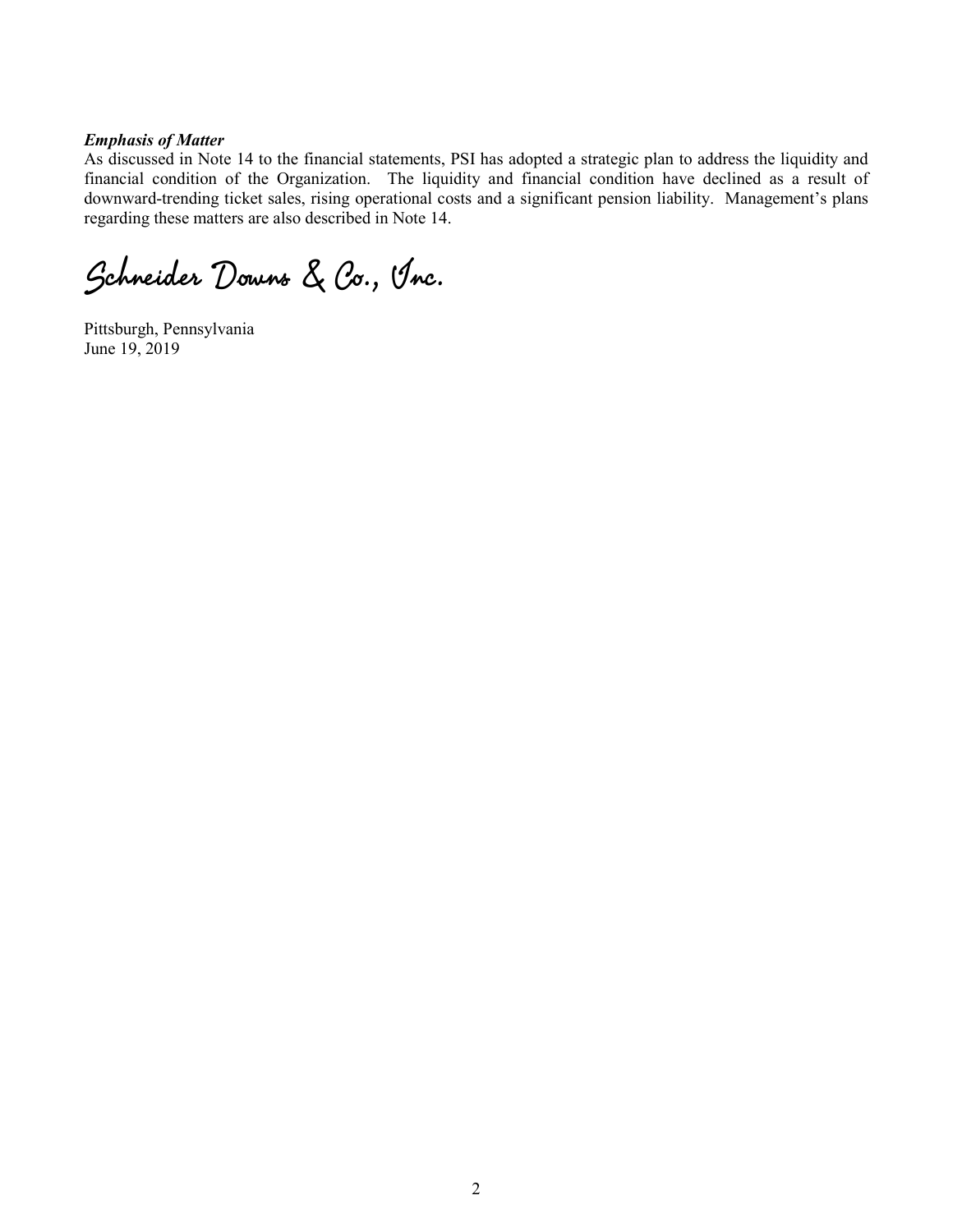# **PITTSBURGH SYMPHONY, INC. STATEMENTS OF FINANCIAL POSITION AS OF AUGUST 31, 2018 and 2017 (in thousands)**

|                                                           |               | 2018     | 2017                      |           |  |
|-----------------------------------------------------------|---------------|----------|---------------------------|-----------|--|
| <b>ASSETS:</b>                                            |               |          |                           |           |  |
| Cash and cash equivalents                                 | \$            | 420      | \$                        | 990       |  |
| Accounts and interest receivable, net                     |               | 46       |                           | 640       |  |
| Capital pledges, grants and contributions receivable, net |               | 16,640   |                           | 13,265    |  |
| Notes receivable                                          |               | 75       |                           | 75        |  |
| Deferred expense and other assets                         |               | 575      |                           | 1,122     |  |
| Property and equipment, net (Note 8)                      |               | 14,856   |                           | 15,888    |  |
| Assets held in trust by others (Note 4 and 5)             |               | 3,975    |                           | 3,743     |  |
| Investments, at market (Note 4)                           |               | 133,909  |                           | 127,664   |  |
| <b>TOTAL ASSETS</b>                                       | <sup>\$</sup> | 170,496  | \$                        | 163,387   |  |
| <b>LIABILITIES AND NET ASSETS:</b>                        |               |          |                           |           |  |
| Accounts payable                                          | \$            | 200      | \$                        | 955       |  |
| Line of credit (Note 12)                                  |               | 6,524    |                           | 6,161     |  |
| Notes payable (Note 12)                                   |               | 5,313    |                           | 5,963     |  |
| Accrued expenses                                          |               | 328      |                           | 378       |  |
| Advance ticket sales and other                            |               | 5,336    |                           | 4,414     |  |
| Pension benefit liability (Note 9)                        |               | 17,061   |                           | 21,075    |  |
| <b>TOTAL LIABILITIES</b>                                  |               | 34,762   |                           | 38,946    |  |
| <b>UNRESTRICTED NET DEFICIT</b>                           |               | (17,920) |                           | (20, 053) |  |
| <b>TEMPORARILY RESTRICTED NET ASSETS (Note 6)</b>         |               | 11,358   |                           | 7,802     |  |
| PERMANENTLY RESTRICTED NET ASSETS (Note 7)                |               | 142,296  |                           | 136,692   |  |
| <b>TOTAL NET ASSETS</b>                                   |               | 135,734  |                           | 124,441   |  |
| <b>TOTAL LIABILITIES AND NET ASSETS</b>                   | \$            | 170,496  | $\boldsymbol{\mathsf{S}}$ | 163,387   |  |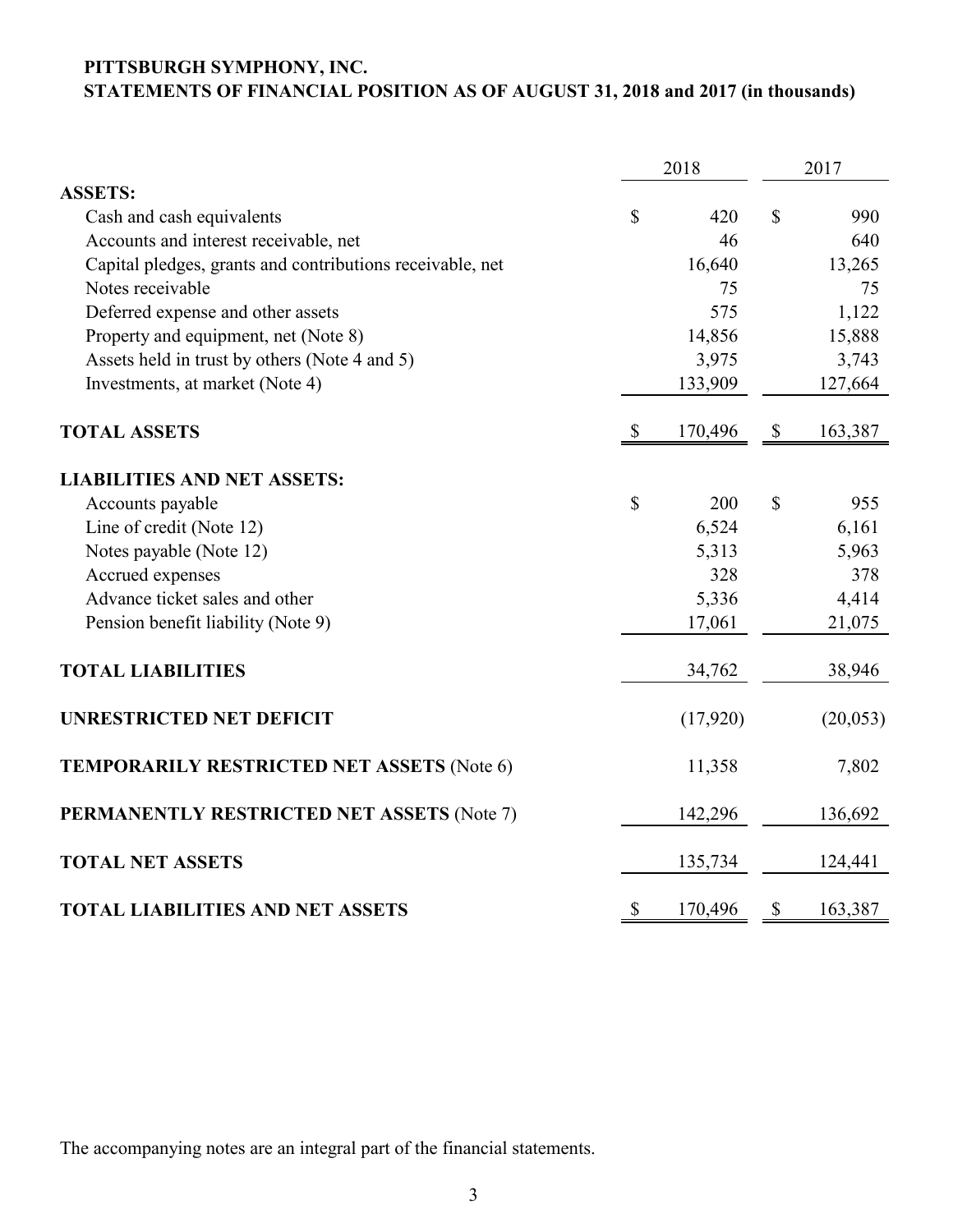### **PITTSBURGH SYMPHONY, INC. STATEMENT OF ACTIVITIES AND CHANGES IN NET ASSETS FOR THE YEAR ENDED AUGUST 31, 2018 (in thousands)**

|                                                |                     | <b>Temporarily</b>     | <b>Permanently</b> |                          |
|------------------------------------------------|---------------------|------------------------|--------------------|--------------------------|
|                                                | <b>Unrestricted</b> | <b>Restricted</b>      | <b>Restricted</b>  | <b>Total</b>             |
| <b>OPERATING REVENUES</b>                      |                     |                        |                    |                          |
| Orchestra performances                         | \$<br>7,400         |                        |                    | \$<br>7,400              |
| Non-orchestra performances                     | 2,018               |                        |                    | 2,018                    |
| Government grants                              | 2,982               |                        |                    | 2,982                    |
| Program advertising                            | 155                 |                        |                    | 155                      |
| Other                                          | 1,721               |                        |                    | 1,721                    |
| Total Orchestra and Heinz Hall                 | 14,276              |                        |                    | 14,276                   |
| <b>INVESTMENT ACTIVITIES REVENUE</b>           |                     |                        |                    |                          |
| Interest and dividends,                        |                     |                        |                    |                          |
| net of manager's fees of \$320                 |                     |                        | \$<br>1,398        | 1,398                    |
| Realized gains                                 |                     |                        | 13,050             | 13,050                   |
| <b>Unrealized</b> losses                       |                     |                        | (1,920)            | (1,920)                  |
| Endowment draw                                 | 7,709               |                        | (7,709)            |                          |
| <b>Total Investment Activities</b>             | 7,709               |                        | 4,819              | 12,528                   |
| <b>OPERATING EXPENSES</b>                      |                     |                        |                    |                          |
| Orchestra                                      | 17,300              |                        |                    | 17,300                   |
| Production and Heinz Hall                      | 11,706              |                        |                    | 11,706                   |
| General and administrative                     | 5,523               |                        | 28                 | 5,551                    |
| <b>Total Operating Expenses</b>                | 34,529              |                        | 28                 | 34,557                   |
| (Deficit) Surplus before contributions         | (12, 544)           |                        | 4,791              | (7, 753)                 |
| <b>CONTRIBUTIONS</b>                           |                     |                        |                    |                          |
| Annual fund                                    | 7,795               | \$<br>4,334            |                    | 12,129                   |
| Other operating gifts and capital projects     | 51                  | 12                     |                    | 63                       |
| Release of restricted gift                     |                     |                        |                    |                          |
| Endowment                                      |                     |                        | 1,296              | 1,296                    |
| Strategic initiatives                          | 2,382               | 1,650                  |                    | 4,032                    |
| Fundraising expense - operating                | (2,261)             |                        |                    | (2,261)                  |
| Fundraising expense - endowment                | (30)                |                        |                    | (30)                     |
| <b>Total Net Contributions</b>                 | 7,937               | 5,996                  | 1,296              | 15,229                   |
| <b>NET ASSETS RELEASED FROM</b>                |                     |                        |                    |                          |
| <b>RESTRICTIONS</b>                            | 2,923               | (2,440)                | (483)              |                          |
| Change in net assets before pension adjustment | (1,684)             | 3,556                  | 5,604              | 7,476                    |
| Other changes in pension plan obligations      | 3,817               |                        |                    | 3,817                    |
| <b>CHANGE IN NET ASSETS</b>                    | 2,133               | 3,556                  | 5,604              | 11,293                   |
| <b>BEGINNING NET ASSETS</b>                    | (20, 053)           | 7,802                  | 136,692            | 124,441                  |
| <b>ENDING NET ASSETS</b>                       | (17,920)            | 11,358<br><sup>2</sup> | 142,296<br>Y.      | 135,734<br><sup>\$</sup> |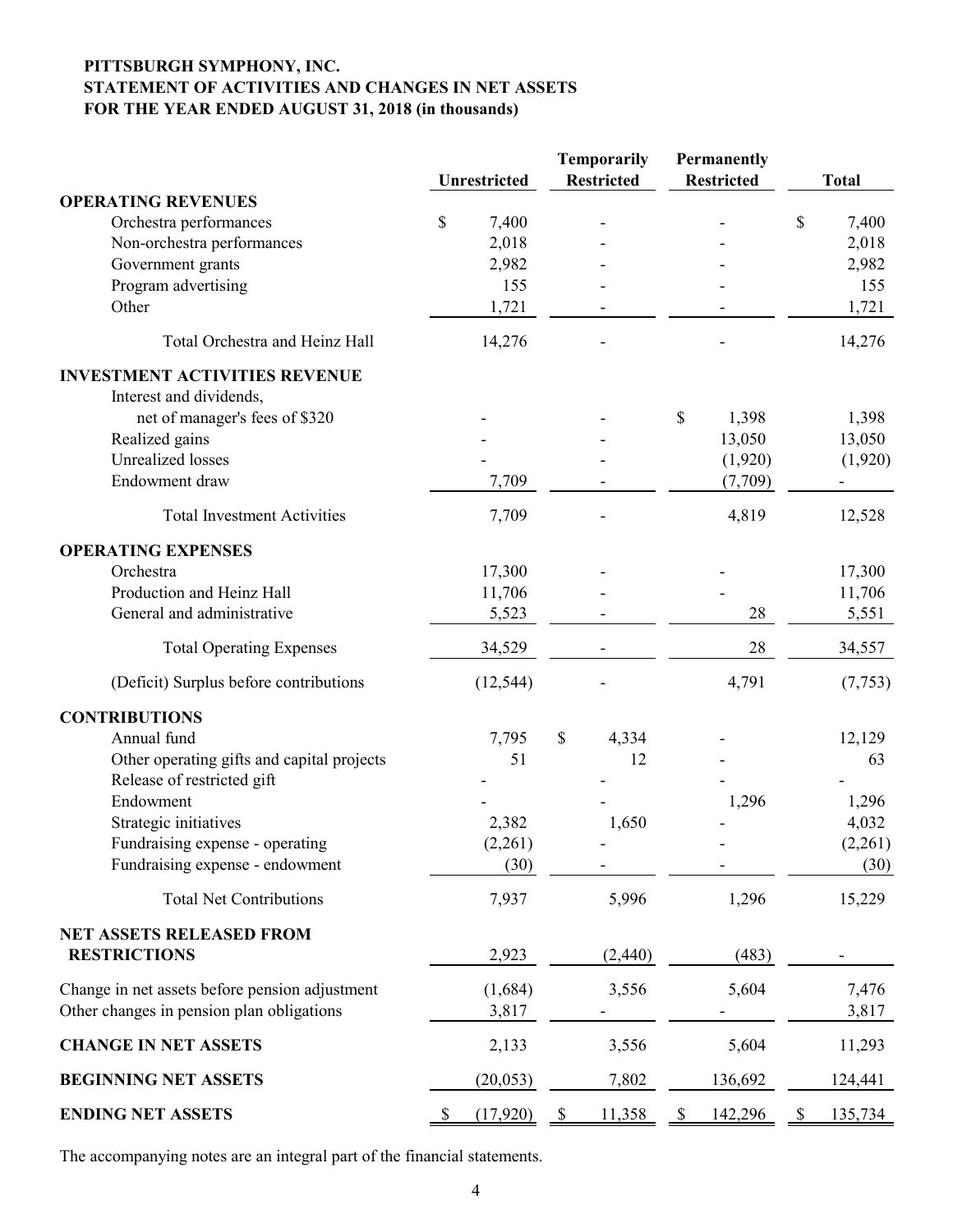### **PITTSBURGH SYMPHONY, INC. STATEMENT OF ACTIVITIES AND CHANGES IN NET ASSETS FOR THE YEAR ENDED AUGUST 31, 2017 (in thousands)**

|                                                |                     |           |              | Temporarily<br><b>Permanently</b> |    |                   |              |              |
|------------------------------------------------|---------------------|-----------|--------------|-----------------------------------|----|-------------------|--------------|--------------|
|                                                | <b>Unrestricted</b> |           |              | <b>Restricted</b>                 |    | <b>Restricted</b> |              | <b>Total</b> |
| <b>OPERATING REVENUES</b>                      |                     |           |              |                                   |    |                   |              |              |
| Orchestra performances                         | \$                  | 5,776     |              |                                   |    |                   | \$           | 5,776        |
| Non-orchestra performances                     |                     | 1,308     |              |                                   |    |                   |              | 1,308        |
| Government grants                              |                     | 2,899     |              |                                   |    |                   |              | 2,899        |
| Program advertising                            |                     | 108       |              |                                   |    |                   |              | 108          |
| Other                                          |                     | 1,181     |              |                                   |    |                   |              | 1,181        |
| Total Orchestra and Heinz Hall                 |                     | 11,272    |              |                                   |    |                   |              | 11,272       |
| <b>INVESTMENT ACTIVITIES REVENUE</b>           |                     |           |              |                                   |    |                   |              |              |
| Interest and dividends,                        |                     |           |              |                                   |    |                   |              |              |
| net of manager's fees of \$389                 |                     |           |              |                                   | \$ | 1,357             |              | 1,357        |
| Realized gains                                 |                     |           |              |                                   |    | 6,700             |              | 6,700        |
| Unrealized gains                               |                     |           |              |                                   |    | 10,552            |              | 10,552       |
| Endowment draw                                 |                     | 7,875     |              |                                   |    | (7, 875)          |              |              |
| <b>Total Investment Activities</b>             |                     | 7,875     |              |                                   |    | 10,734            |              | 18,609       |
| <b>OPERATING EXPENSES</b>                      |                     |           |              |                                   |    |                   |              |              |
| Orchestra                                      |                     | 16,325    |              |                                   |    |                   |              | 16,325       |
| Production and Heinz Hall                      |                     | 9,302     |              |                                   |    |                   |              | 9,302        |
| General and administrative                     |                     | 5,262     |              |                                   |    |                   |              | 5,262        |
|                                                |                     |           |              |                                   |    |                   |              |              |
| <b>Total Operating Expenses</b>                |                     | 30,889    |              |                                   |    |                   |              | 30,889       |
| Deficit before contributions                   |                     | (11, 742) |              |                                   |    | 10,734            |              | (1,008)      |
| <b>CONTRIBUTIONS</b>                           |                     |           |              |                                   |    |                   |              |              |
| Annual fund                                    |                     | 7,392     | $\mathbb{S}$ | 1,190                             |    |                   |              | 8,582        |
| Other operating gifts and capital projects     |                     | 555       |              | 35                                |    |                   |              | 590          |
| Release of restricted gift                     |                     | 1,848     |              | (924)                             |    | (924)             |              |              |
| Endowment                                      |                     |           |              |                                   |    | 279               |              | 279          |
| Settlement and strategic initiatives           |                     | 1,252     |              |                                   |    |                   |              | 1,252        |
| Other                                          |                     | (1)       |              | (28)                              |    | 97                |              | 68           |
| Fundraising expense - operating                |                     | (2,094)   |              |                                   |    |                   |              | (2,094)      |
| Fundraising expense - endowment                |                     | (40)      |              |                                   |    |                   |              | (40)         |
| <b>Total Net Contributions</b>                 |                     | 8,912     |              | 273                               |    | (548)             |              | 8,637        |
| <b>NET ASSETS RELEASED FROM</b>                |                     |           |              |                                   |    |                   |              |              |
| <b>RESTRICTIONS</b>                            |                     | 2,886     |              | (2, 416)                          |    | (470)             |              |              |
| Change in net assets before pension adjustment |                     | 56        |              | (2,143)                           |    | 9,716             |              | 7,629        |
| Other changes in pension plan obligations      |                     | 4,987     |              |                                   |    |                   |              | 4,987        |
| <b>CHANGE IN NET ASSETS</b>                    |                     | 5,043     |              | (2,143)                           |    | 9,716             |              | 12,616       |
| <b>BEGINNING NET ASSETS</b>                    |                     | (25,096)  |              | 9,945                             |    | 126,976           |              | 111,825      |
| <b>ENDING NET ASSETS</b>                       |                     | (20,053)  | <sup>2</sup> | 7,802                             | \$ | 136,692           | $\mathbb{S}$ | 124,441      |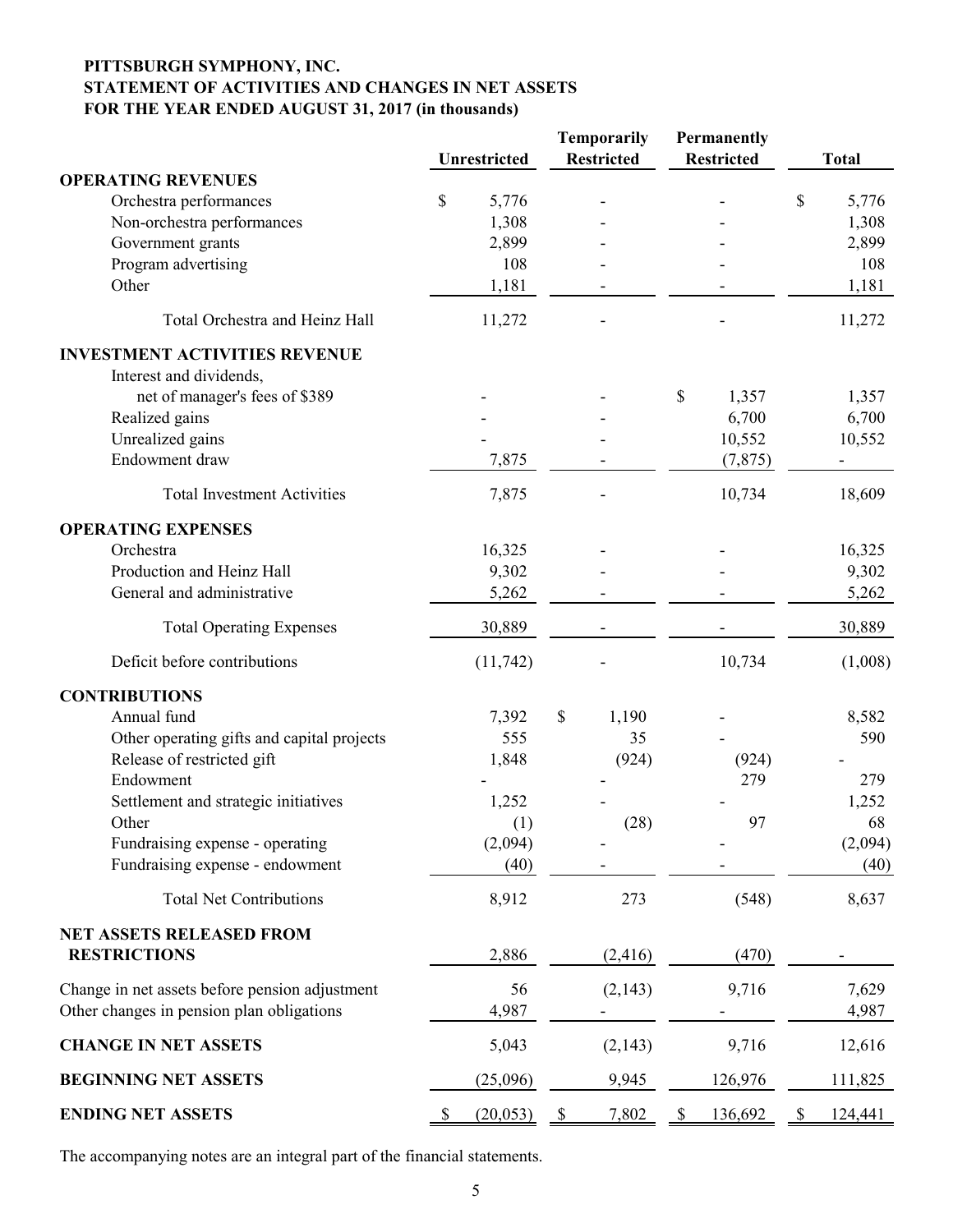## **PITTSBURGH SYMPHONY, INC.**

# **STATEMENTS OF CASH FLOWS FOR THE YEARS ENDED AUGUST 31, 2018 and 2017 (in thousands)**

|                                                      | 2018         | 2017                |  |
|------------------------------------------------------|--------------|---------------------|--|
| Cash flows from operating activities:                |              |                     |  |
| Change in net assets                                 | 11,293<br>\$ | \$<br>12,616        |  |
| Adjustments to reconcile change in net assets to net |              |                     |  |
| cash used in operating activities:                   |              |                     |  |
| Depreciation                                         | 1,422        | 1,278               |  |
| Contributions restricted for long-term investment    | 635          | 1,042               |  |
| Realized and unrealized gain on investment activity  | (11, 130)    | (17,252)            |  |
| Changes in assets and liabilities:                   |              |                     |  |
| Receivables                                          | (5,461)      | 3,004               |  |
| Deferred expense and other assets                    | 547          | (614)               |  |
| Accounts payable and accrued expenses                | (805)        | (582)               |  |
| Advance ticket sales and other                       | 922          | (823)               |  |
| Pension obligation                                   | (4,014)      | (3, 131)            |  |
| Net cash used in operating activities                | (6,591)      | (4, 462)            |  |
| Cash flows from investing activities:                |              |                     |  |
| Investment in property and equipment                 | (390)        | (221)               |  |
| Proceeds from sale of investments                    | 48,019       | 35,492              |  |
| Purchase of investments                              | (43,366)     | (29, 133)           |  |
| Net cash provided by investing activities            | 4,263        | 6,138               |  |
| Cash flows from financing activities:                |              |                     |  |
| Contributions restricted for endowment               | 2,045        | 321                 |  |
| Proceeds from line of credit                         | 1,600        | 2,027               |  |
| Payments on line of credit                           | (1,237)      | (3,666)             |  |
| Payments on notes payable                            | (650)        | (520)               |  |
| Net cash provided by (used in) financing activities  | 1,758        | (1,838)             |  |
| Net decrease in cash and cash equivalents            | (570)        | (162)               |  |
| Cash and cash equivalents at beginning of year       | 990          | 1,152               |  |
| Cash and cash equivalents at end of year             | 420          | 990                 |  |
| Supplemental disclosure of cash flow information:    |              |                     |  |
| Cash paid for interest                               | 427          | 385<br><sup>8</sup> |  |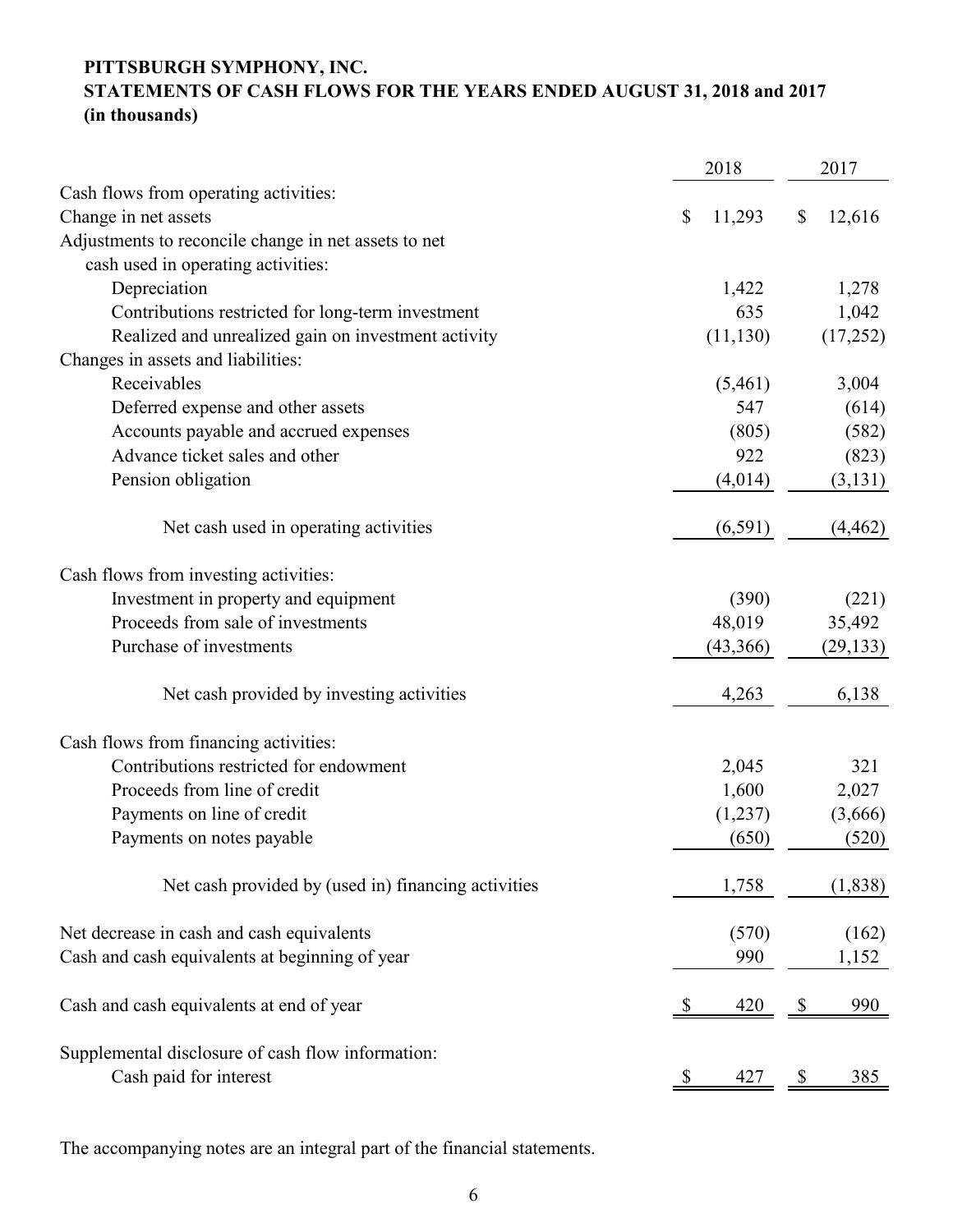### 1. Organization:

Pittsburgh Symphony, Inc. (PSI), a not-for-profit charitable organization, located in Pittsburgh, Pennsylvania, was formed in 1895 and incorporated in 1935 for the purpose of promoting and fostering a knowledge and love of music by establishing and maintaining a symphony orchestra, by studying and performing the works of great composers, and by other means to encourage a greater appreciation of music. PSI provides a wide range of musical performances in southwestern Pennsylvania and occasional domestic and foreign musical tours.

### 2. Summary of Significant Accounting Policies:

### Basis of Presentation:

The accounting and reporting policies of PSI conform to generally accepted accounting principles in the United States of America. The following is a description of significant accounting policies and practices consistently used by PSI:

PSI classifies resources for accounting and reporting purposes into separate net asset classes based on the absence or existence of donor-imposed restrictions. In the accompanying financial statements, net assets that have similar characteristics have been combined into similar categories. A description of the net asset categories is as follows:

Unrestricted Net Assets: Net assets not subject to donor-imposed restrictions or stipulations as to use or purpose. Such net assets may be designated by the Board of Directors (Board) of PSI for specific purposes or limited by contractual agreements with outside parties.

Temporarily Restricted Net Assets: Net assets that are subject to donor-imposed restrictions or stipulations that may or will be met either by actions of PSI or the passage of time.

Permanently Restricted Net Assets: Net assets that are subject to donor-imposed restrictions or stipulations that dictate that they be maintained in perpetuity.

#### Use of Estimates:

The preparation of financial statements in conformity with generally accepted accounting principles requires management to make estimates and assumptions that affect the reported amounts of assets and liabilities and disclosure of contingent assets and liabilities at the date of the financial statements and the reported amounts of changes in net assets during the reporting period. Actual results could differ from those estimates.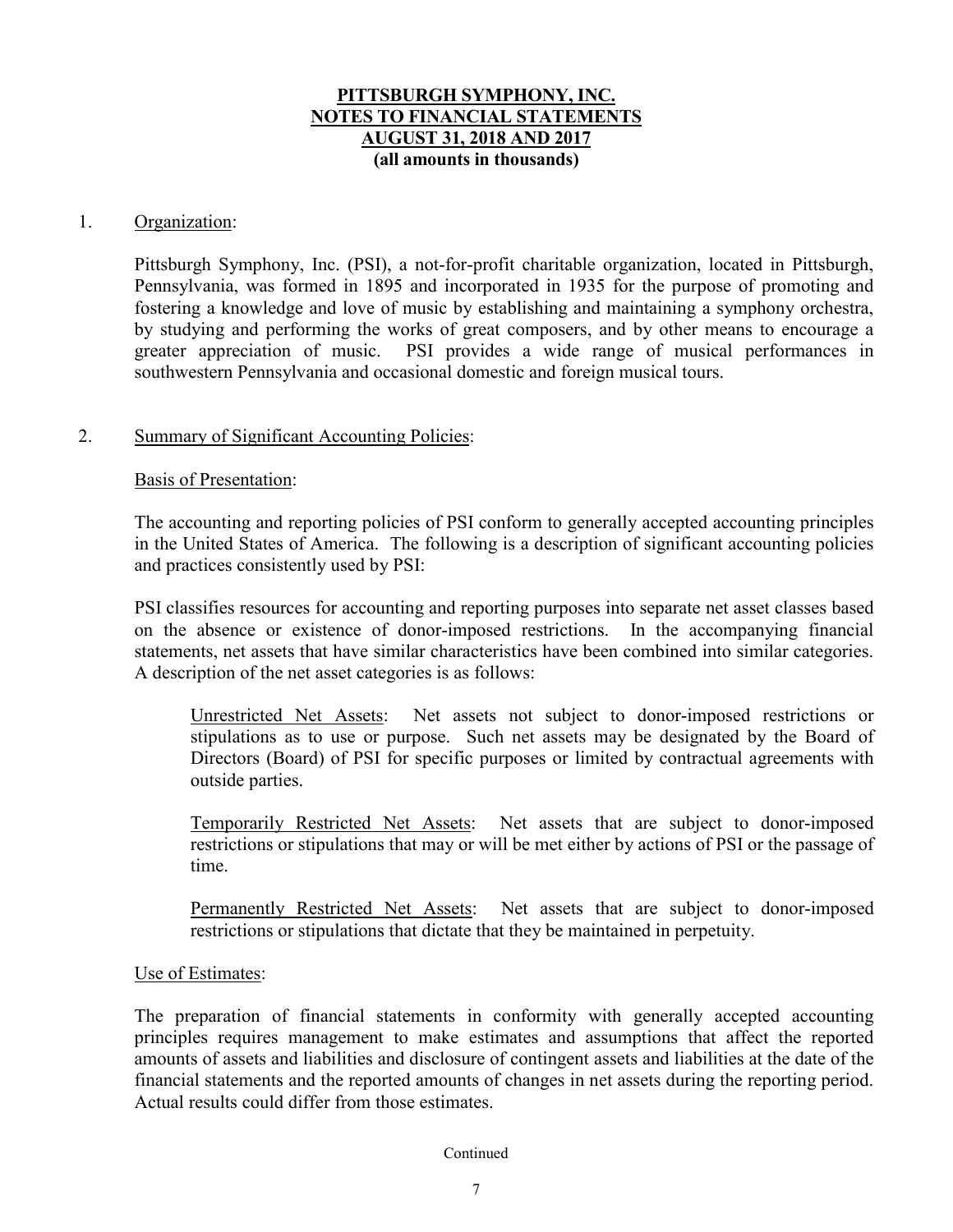### 2. Summary of Significant Accounting Policies, continued

### Deficit Before Contributions:

The statements of activities and changes in net assets include deficit before contributions as a performance indicator. PSI transactions deemed by management to be ongoing, major or central to PSI's services are reported as operating revenue. Investment income and net appreciation/(depreciation) in fair value from investments are reported as investment activities revenue.

### Donor-Imposed Restrictions:

All contributions are considered to be available for unrestricted use unless specifically restricted by the donor. Amounts received that are designated for future periods or restricted by the donor for specific purposes are included as changes in temporarily restricted or changes in permanently restricted net assets. When a donor restriction expires, that is, when a stipulated time restriction ends or the purpose of the restriction is accomplished, temporarily restricted net assets are reclassified as unrestricted net assets and reported in the statements of activities and changes in net assets as net assets released from restrictions. Certain temporarily restricted funds were received and expended during the same year. These funds are classified in the statements of activities and changes in net assets as unrestricted funds.

### Capital Pledges, Grants and Contributions Receivable:

Unconditional promises to give cash and other assets to PSI are reported at their estimated fair value at the date the promise is received. Unconditional promises to give that are expected to be collected within one year are recorded at their net realizable value. Unconditional promises to give that are expected to be collected in future years are recorded at the present value of estimated future cash flows. The discounts on those amounts are computed using a risk-free interest rate applicable to the year in which the promise is received. Amortization of the discount is included in contribution revenue. Conditional promises to give are not included as support until such time as the conditions are substantially met. Contributions, such as certain contributions made by governments, that are conditioned upon PSI incurring qualifying costs are recognized as those costs are incurred. Decisions to charge off receivables are based on management's judgment after consideration of facts and circumstances surrounding potential uncollectible accounts. It is reasonably possible that PSI's estimate of the allowance for doubtful accounts will change. The total allowance for doubtful accounts was approximately \$72 and \$42 as of August 31, 2018 and 2017, respectively. PSI's policy is to write off uncollectible pledges. Amounts written off for 2018 and 2017 were \$141 and \$82, respectively.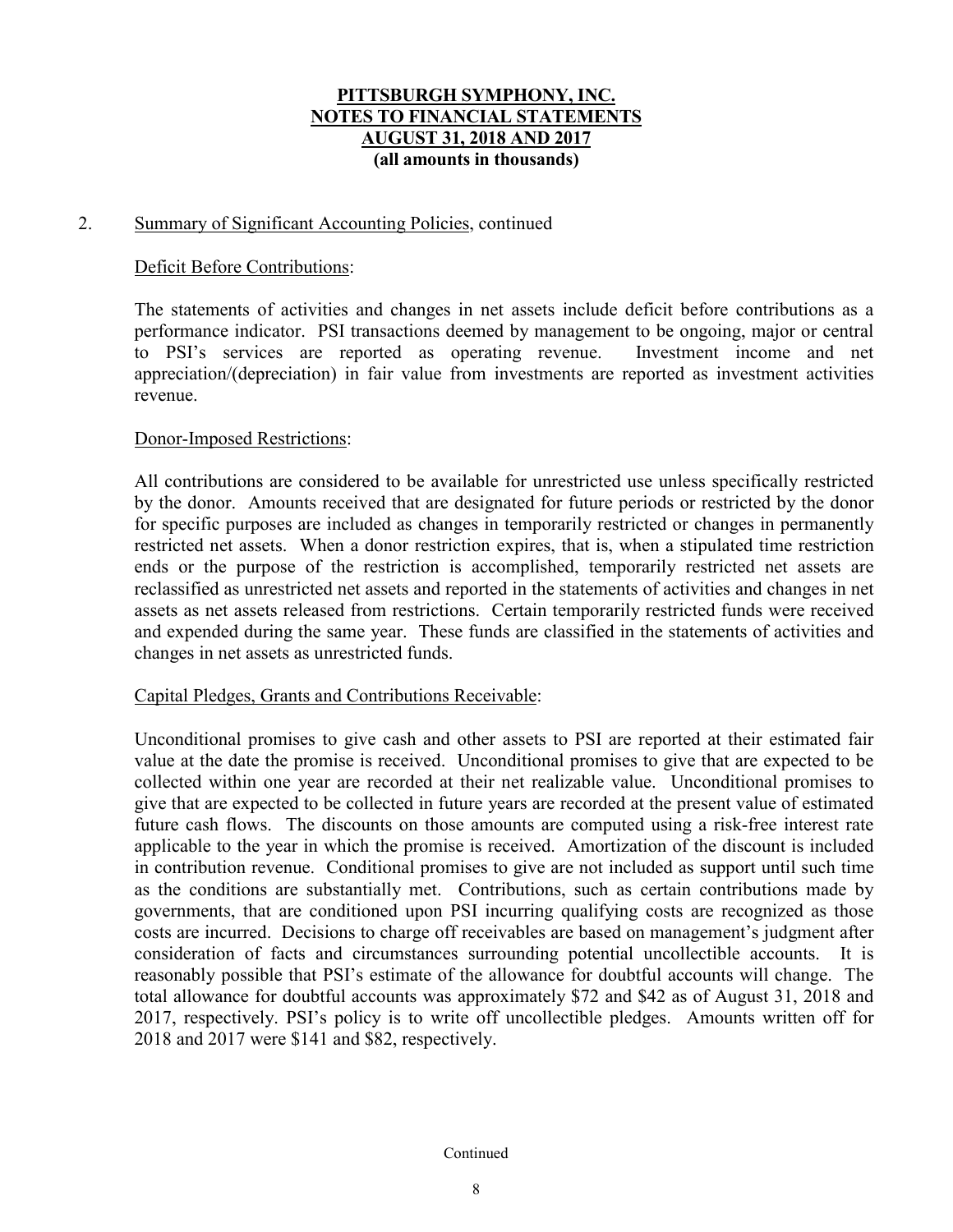### 2. Summary of Significant Accounting Policies, continued

|                                                                 | 2018        |               | 2017   |
|-----------------------------------------------------------------|-------------|---------------|--------|
| Operating contributions                                         | \$<br>1,802 | $\mathcal{S}$ | 1,298  |
| Contributions restricted to future periods and capital projects | 11,851      |               | 7,724  |
| Permanently restricted contributions receivable                 | 4,491       |               | 5,126  |
|                                                                 | 18,144      |               | 14,148 |
| Less: Unamortized discount (at 2.74% in 2018 and                |             |               |        |
| $1.70\%$ in 2017)                                               | (1,504)     |               | (883)  |
| Net unconditional promises to give                              | 16,640      | <sup>\$</sup> | 13,265 |
| Contributions receivable due in:                                |             |               |        |
| Less than one year                                              | \$<br>5,394 | $\mathbb{S}$  | 4,758  |
| One to five years                                               | 9,484       |               | 4,361  |
| More than five years                                            | 3,266       |               | 5,029  |
| Total                                                           | 18,144      | \$            | 14,148 |

During a prior year, the PSI received a \$12 million pledge from a director. At the discretion of the Executive Committee of the Board, a portion of up to \$500,000 annually over the 12 years of the pledge can be used for operations. As such, \$6 million of the pledge had been restricted for future periods with the remaining \$6 million permanently restricted. During the year ended August 31, 2017, the director further revised the terms of this pledge, removing all restrictions from the last two years of the pledge in the amount of \$2 million, which the director paid during 2017. Approximately \$1.7 million of such funds were then designated by the Board to supplement musician compensation over the life of the contract. Contributions receivable from this director represented 60% and 71% of total receivables at August 31, 2018 and 2017, respectively.

During a prior year, the PSI received a conditional grant from a foundation of \$5 million under the capital campaign. Grant funds were to become available if PSI attained a "repeatable" balanced budget by the fiscal year ended August 31, 2017. During the year ended August 31, 2017, the donor repurposed their gift to be part operating support and part contingent on both fundraising challenges and meeting agreed upon financial benchmarks. PSI recognized \$500,000 as operating support during the year ended August 31, 2017, and \$1.25 million as operating support during the year ended August 31, 2018, upon meeting fundraising challenges related to attracting new donors and increased donations from existing donors. Approximately \$1.25 million remains conditional upon meeting fundraising challenges by August 31, 2019, and another \$2 million will be conditional upon meeting agreed upon financial benchmarks during the years ended August 31, 2020 and 2021, at the rate of \$1 million per year.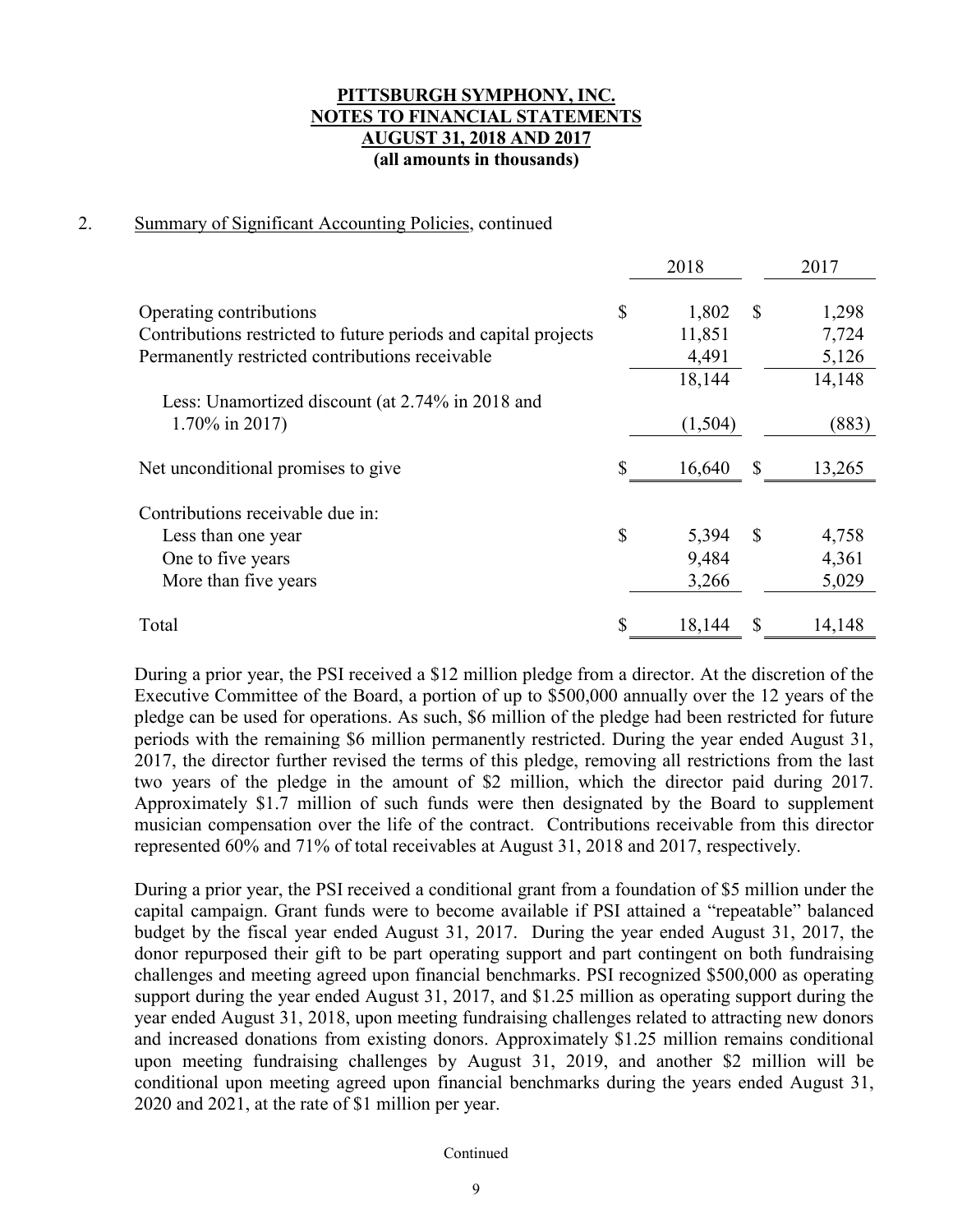### 2. Summary of Significant Accounting Policies, continued

#### Investments and Investment Activities:

Investments are carried at market value (as determined by quoted market prices), which approximates fair value. Limited partnerships, which may not be readily marketable, are carried at Net Asset Value (NAV) as provided by the investment partnerships. NAV is assessed by PSI to approximate fair value. Accordingly, the change in net unrealized appreciation or depreciation for the year is included in the statements of activities and changes in net assets. Investment income (including realized gains and losses on investments, interest and dividends) is included in unrestricted net assets unless the income is restricted by donor or law, as is substantially all income (see also Note 3). The cost of investment securities sold is determined using the specific identification method.

Investment securities are exposed to various risks caused by changes in interest rates, general market volatility and credit risk. Due to the level of risk associated with certain investment securities, it is possible that changes in risks in the near term could materially affect account balances and the amounts reported in the statements of financial position and activities and changes in net assets.

#### Endowments:

PSI has implemented the provisions of the Financial Accounting Standards Board's (FASB) Accounting Standards Codification (Codification) topic Presentation of Financial Statements for Not-for-Profit Entities as it relates to the presentation of endowment funds. A portion of PSI's net assets are donor-restricted endowment funds and are governed by the Commonwealth of Pennsylvania's ACT 141 (ACT 141), a total return policy that allows a nonprofit to choose to treat a percentage of the average market value of the endowment's investments as income each year. The disclosure provisions are included in Note 3 - Endowment.

#### Cash and Cash Equivalents:

Cash and cash equivalents include money market funds and investments in highly liquid and marketable debt instruments with an original or expected maturity of three months or less. PSI routinely invests its surplus operating funds in money market mutual funds managed by a local financial institution. The carrying amount reported in the statements of financial position approximates fair value. PSI maintains, at various financial institutions, cash that may exceed federally insured amounts at times.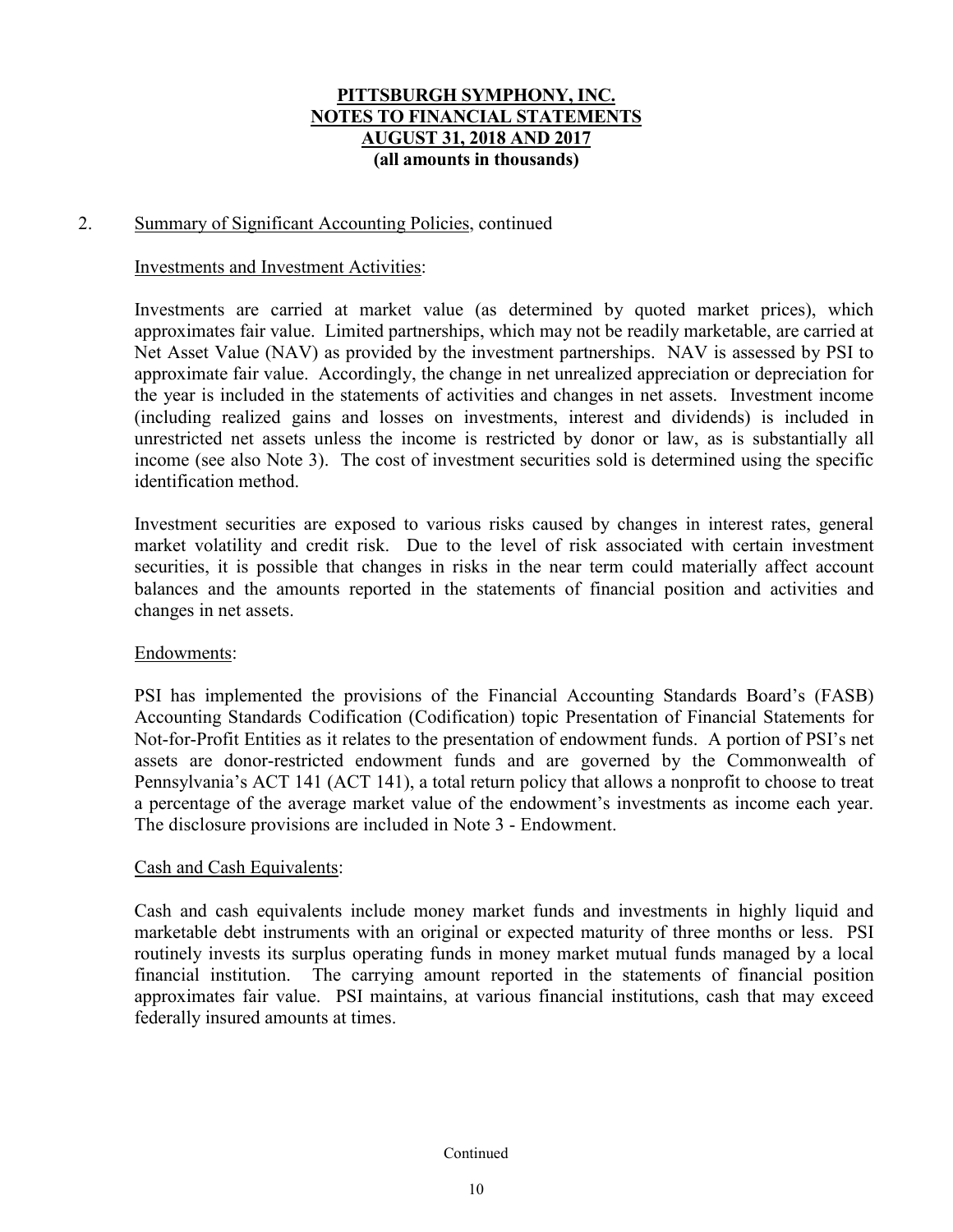### 2. Summary of Significant Accounting Policies, continued

#### Income Recognition:

Amounts received in advance from grants and ticket sales are recognized as revenue in the statements of activities and changes in net assets during the period in which the performances occur. Related deferred costs are matched with such revenue.

### Property and Equipment:

PSI includes gifts of land, buildings and equipment in unrestricted net assets unless explicit donor stipulations specify how the donated assets must be used. Gifts of cash or other assets that must be used to acquire long-lived assets that must be maintained in perpetuity are included in permanently restricted net assets. Absent explicit donor stipulations regarding the time period those long-lived assets must be maintained, PSI reports expirations of donor restrictions when the donated or acquired long-lived assets are placed in service.

Donated assets are recorded at fair market value at the date of gift.

Equipment represents furniture, fixtures and musical instruments and is recorded at lower of cost or market. Expenditures for additions and improvements provided from current operations are capitalized in the period incurred.

Depreciation of these assets is computed using the straight-line method over the estimated useful lives of the assets, currently ranging from 5-50 years. Expenditures for maintenance and repairs are expensed as incurred. When assets are disposed of, the cost and related accumulated depreciation are removed from the accounts, and any resulting gain or loss is reflected in operations for the period.

In accordance with the provisions of the Codification topic Property, Plant and Equipment, longlived assets are reviewed for impairment whenever events or changes in circumstances indicate that the carrying amount of an asset may not be recoverable. Recoverability of assets to be held and used is measured by a comparison of the carrying amount of an asset to future undiscounted cash flows expected to be generated by the asset. If such assets are considered to be impaired, the impairment to be recognized is measured by the amount by which the carrying amount of the asset exceeds the fair value, as defined, of the assets. No impairment was recorded for both fiscal years ended August 31, 2018 and 2017.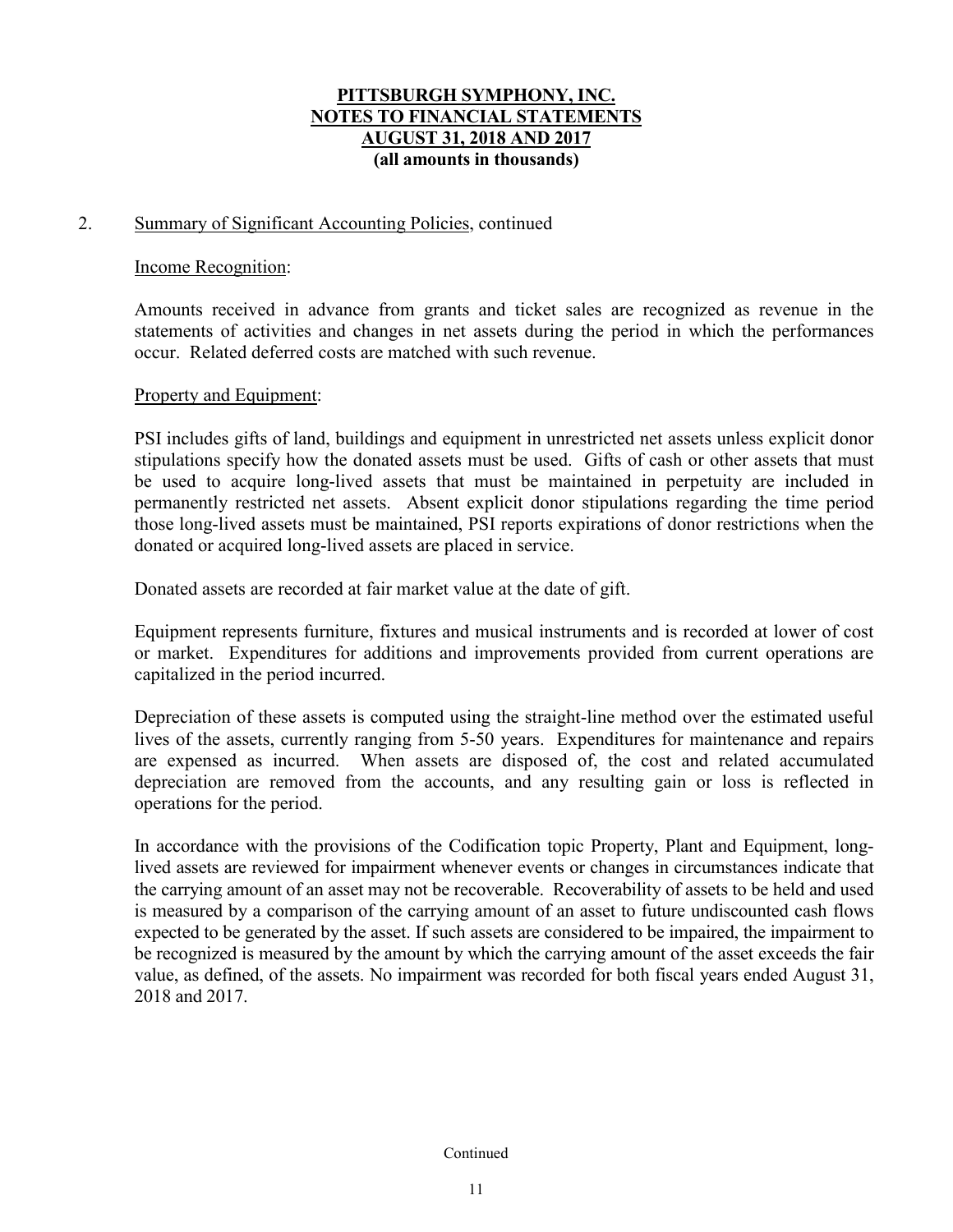### 2. Summary of Significant Accounting Policies, continued

### Pension Plan:

PSI follows the recognition and disclosure provisions of the Codification topic 715: Compensation - Retirement Benefits, which requires plan sponsors to recognize the funded status of defined benefit pension and other postretirement obligations as a net asset or liability and to recognize changes in that funded status in the year in which those changes occur, through a change in unrestricted net assets, apart from expenses, to the extent those changes are not included in net periodic benefit cost. PSI's policy is to fund, at a minimum, amounts as are necessary on an actuarial basis to provide assets sufficient to meet the benefits to be paid to plan members in accordance with the requirements of the Employee Retirement Income Security Act of 1974 (ERISA).

### Concentration Risk:

At August 31, 2018 and 2017, approximately 52% and 55%, respectively, of the PSI's workforce is union-represented and subject to collective bargaining agreements. The individual unions may limit the Company's flexibility in dealing with its workforce. Any work stoppage or instability within the workforce could have a negative impact on PSI, including loss of revenues and strained relationships with patrons and donors, which could adversely affect PSI's operations.

#### Subsequent Events:

Subsequent events are events or transactions that occur after the statement of financial position date but before the financial statements are issued or are available to be issued. Management has evaluated subsequent events through June 19, 2019, which is the date the financial statements were available to be issued.

#### Recent Accounting Pronouncements:

In August 2018, the FASB issued Accounting Standards Update (ASU) 2018-13, Fair Value Measurement - Disclosure Framework (Topic 820), which improves the disclosure requirements on fair value measurements and is effective for fiscal years, and interim periods within those fiscal years, beginning after December 15, 2019. Early adoption is permitted for any removed or modified disclosures. PSI adopted the provisions of ASU 2018-13 during the fiscal year ended August 31, 2018.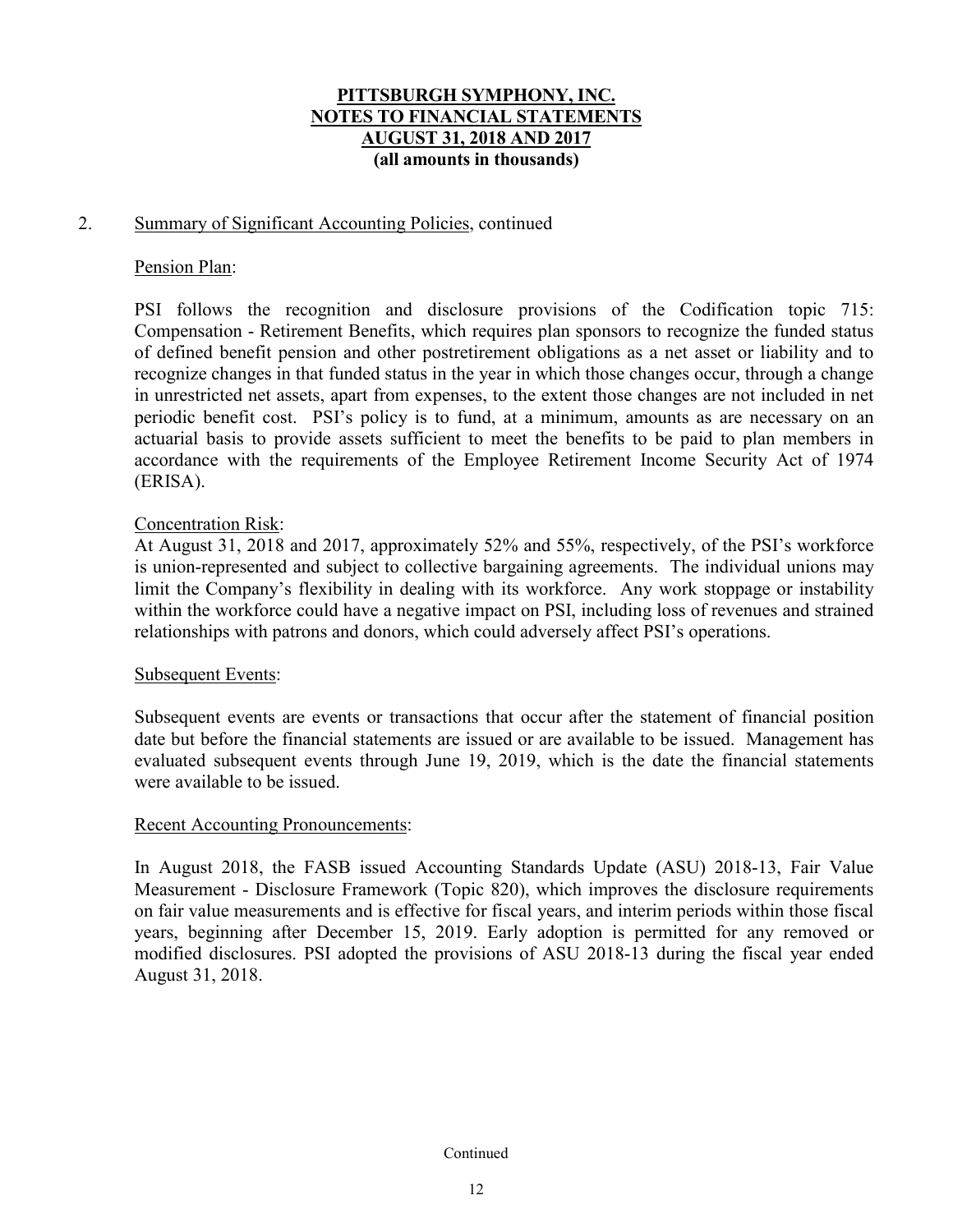### 2. Summary of Significant Accounting Policies, continued

In May 2014, the FASB issued ASU 2014-09, Revenue from Contracts with Customers, which requires an entity to recognize revenue to depict the transfer of promised goods or services to customers in an amount that reflects the consideration to which the entity expects to be entitled in exchange for those goods or services. Additionally, the update (1) specifies the accounting for some costs to obtain or fulfill a contract with a customer, and (2) expands disclosure requirements related to revenue and cash flows arising from contracts with customers. ASU 2014-09 is effective for annual reporting periods beginning after December 15, 2018, including interim periods within that reporting period, and permits the use of either the retrospective or cumulative effect transition method. PSI is assessing the impact that ASU 2014-09 will have on its financial statements and corresponding disclosures.

In August 2016, the FASB issued ASU No. 2016-14 Not-for-Profit Entities (Topic 958): Presentation of Financial Statements of Not-for-Profit Entities (ASU 2016-14), which improves the current net asset classification requirements and the information presented in financial statements and notes about a not-for-profit entity's liquidity, financial performance and cash flows. ASU 2016-14 is effective for annual reporting periods beginning after December 15, 2017. Early adoption is permitted. PSI is assessing the impact the ASU 2016-14 will have on its financial statements and corresponding disclosures.

In March 2017, the FASB issued ASU No. 2017-07 Compensation-Retirement Benefits: Improving the Presentation of Net Periodic Pension Cost and Net Periodic Postretirement Benefit Cost (ASU 2017-07), which requires that an employer report the service cost component in the same line item or items as other compensation costs arising from services rendered by the pertinent employees during the period. The other components of net benefit cost are required to be presented in the statement of activities separately from the service cost component and outside a subtotal of income from operations, if one is presented. The amendments in ASU 2017-07 also allow only the service cost component to be eligible for capitalization when applicable. ASU 2017-07 is effective for fiscal years beginning after December 15, 2018 and should be applied retrospectively. Early adoption is permitted. PSI is currently evaluating the impact that ASU 2017-07 will have on its financial statements.

In June 2018, the FASB issued ASU No. 2018-08 Clarifying the Scope and the Accounting Guidance for Contributions Received and Contributions Made (ASU 2018-08), which should assist entities in (1) evaluating whether transactions should be accounted for as contributions (nonreciprocal transactions) within the scope of Topic 958 Not-for-Profit Entities, or as exchange (reciprocal) transactions subject to other guidance and (2) determining whether a contribution is conditional. ASU 2018-08 is effective for transactions in which the entity serves as the resource recipient for annual periods beginning after December 15, 2018. For transactions in which the entity serves as the resource provider, ASU 2018-08 is effective for annual periods beginning after December 15, 2019. PSI is currently evaluating the impact that ASU 2018-08 will have on its financial statements.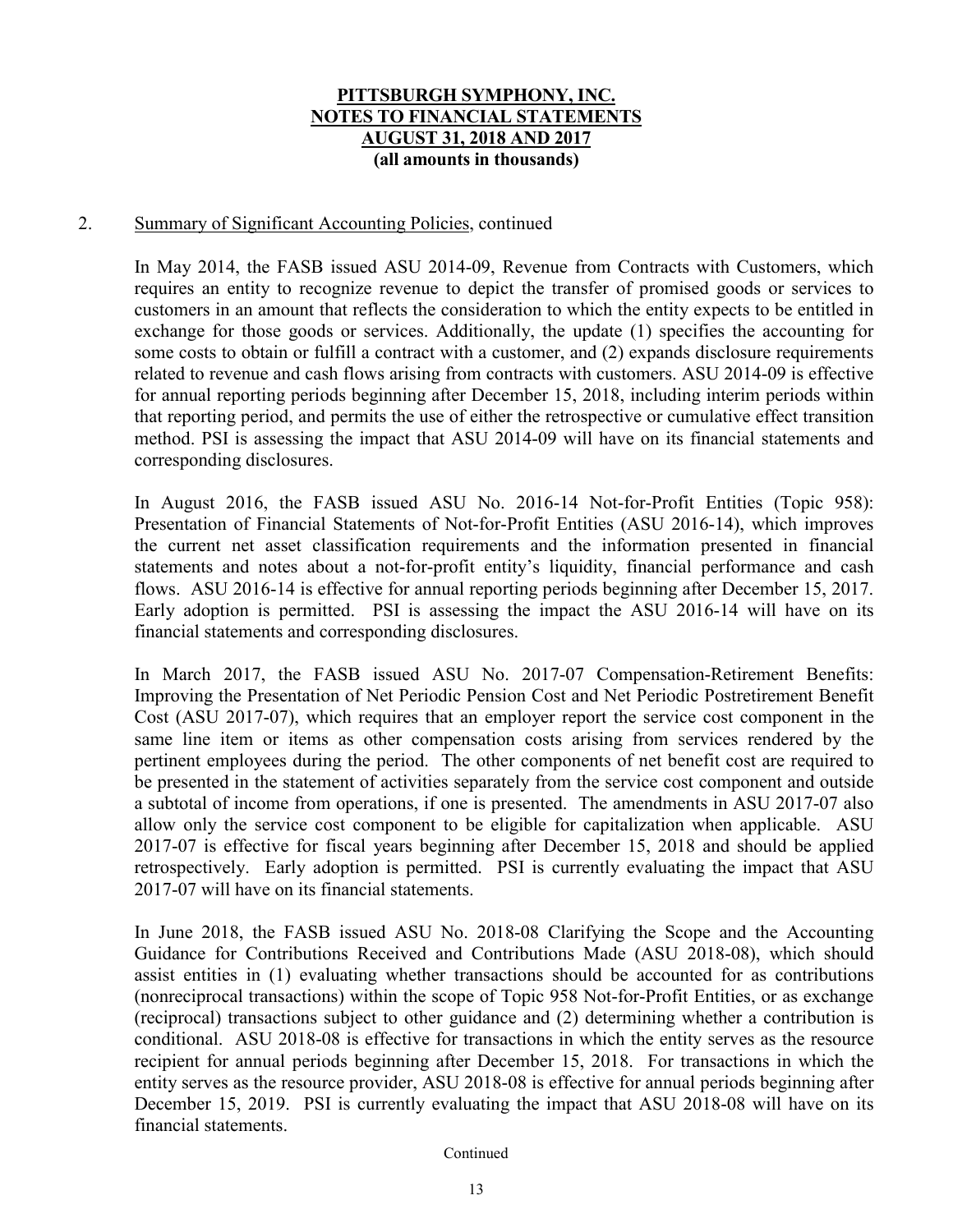### 2. Summary of Significant Accounting Policies, continued

In August 2018, the FASB issued ASU 2018-14, Compensation—Retirement Benefits—Defined Benefit Plans—General (Topic 715-20): Disclosure Framework—Changes to the Disclosure Requirements for Defined Benefit Plans (ASU 2018-14), which modifies the disclosure requirements for defined benefit pension plans and other postretirement plans. PSI is currently evaluating the impact that ASU 2018-14 will have on its financial statements.

### 3. Endowment:

The endowment consists of various investment funds established primarily for programming and operating needs of PSI and includes donor-restricted and Board-designated endowment funds. As required by generally accepted accounting principles, net assets associated with endowment funds, including funds designated by the Board to function as endowments, are classified and reported based on the existence or absence of donor-imposed restrictions.

The Board has elected to be governed by Act 141, which permits a total return policy that allows a nonprofit to choose to treat a percentage of the average market value of the endowment's investments as income each year. However, the long-term preservation of the real value of the assets must be taken into consideration when the Board elects the amount, and, to that end, PSI has adopted a written endowment fund investment policy. On an annual basis, the Board must elect a spending rate of between 2% and 7%. This percentage is applied to the 12-quarter rolling average market value of the investments calculated at March 31 of the previous fiscal year.

PSI considers the following factors in making a determination to set a spending rate:

- 1. Restrictive covenants contained in endowment documents limiting spending rates;
- 2. Preserving the spending power of the assets; and
- 3. Operational considerations.

Donor-restricted and unrestricted endowment funds are composed of the following net assets as of August 31, 2018 and 2017, respectively:

|      | Unrestricted | Total   |         |
|------|--------------|---------|---------|
| 2018 | T0Z)         | 137,984 | 137,882 |
| 2017 | 102          | 132,560 | 132,458 |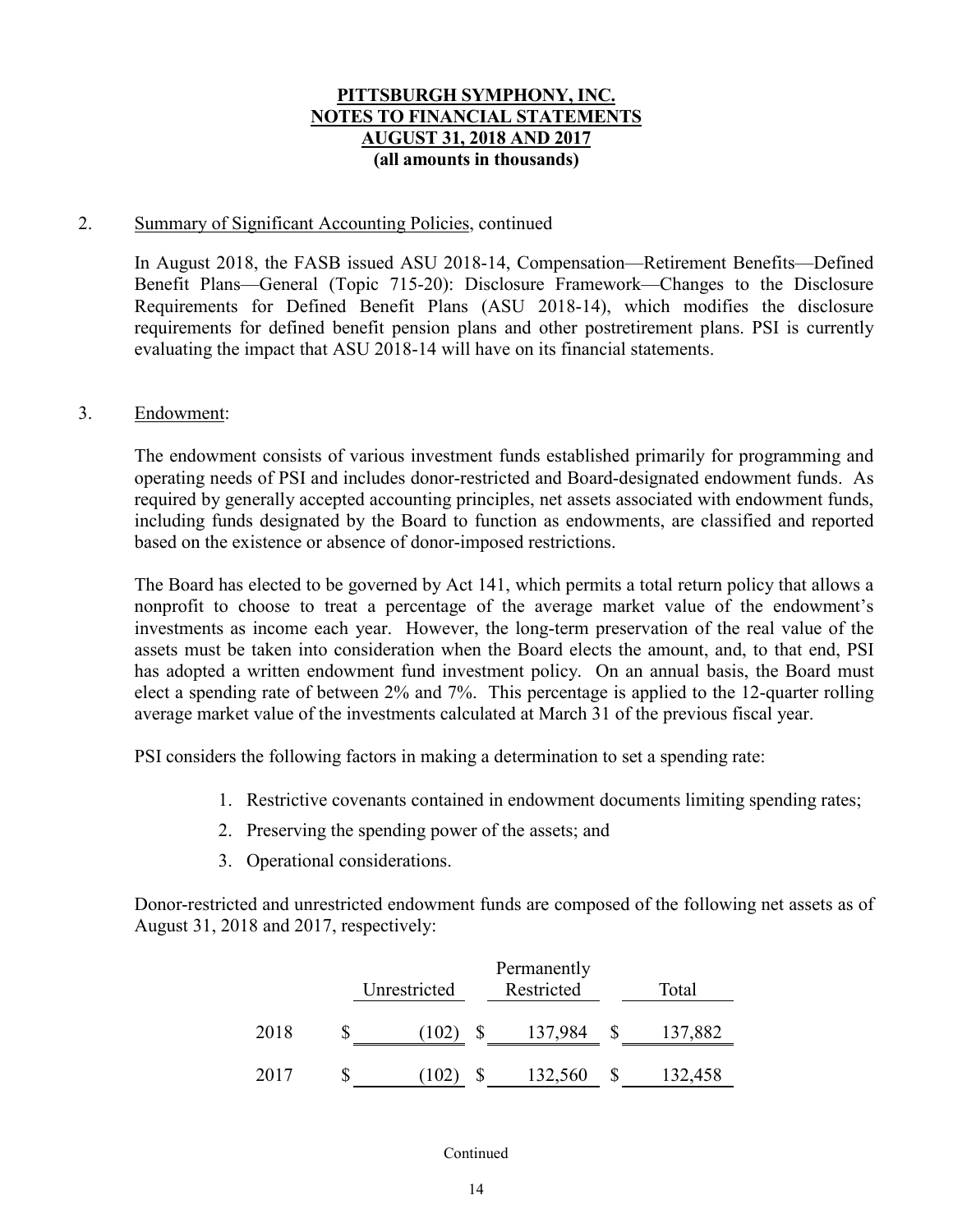### 3. Endowment, continued

The following represents the change in endowment funds by net asset type for the year ended August 31, 2018:

|                                         |    |              |    | Permanently |    |         |
|-----------------------------------------|----|--------------|----|-------------|----|---------|
|                                         |    | Unrestricted |    | Restricted  |    | Total   |
| Endowment net assets, beginning of year | \$ | (102)        | S  | 132,560     | S  | 132,458 |
| Investment return:                      |    |              |    |             |    |         |
| Investment gain                         |    |              |    | 1,657       |    | 1,657   |
| Net appreciation                        |    |              |    | 10,806      |    | 10,806  |
| Contributions                           |    |              |    | 1,296       |    | 1,296   |
| Appropriation of endowment assets for   |    |              |    |             |    |         |
| expenditures                            |    |              |    | (7,709)     |    | (7,709) |
| Release from restriction                |    |              |    | (303)       |    | (303)   |
| General and administrative expense      |    |              |    | (295)       |    | (295)   |
| Payment of endowment taxes              |    |              |    | (28)        |    | (28)    |
| Endowment net assets, end of year       | S  | (102)        | \$ | 137,984     | \$ | 137,882 |

The following represents the change in endowment funds by net asset type for the year ended August 31, 2017:

|                                         | Unrestricted | Permanently<br>Restricted | Total         |
|-----------------------------------------|--------------|---------------------------|---------------|
| Endowment net assets, beginning of year | \$<br>(102)  | \$<br>123,035             | \$<br>122,933 |
| Investment return:                      |              |                           |               |
| Investment gain                         |              | 1,658                     | 1,658         |
| Net appreciation                        |              | 16,925                    | 16,925        |
| Contributions                           |              | 279                       | 279           |
| Appropriation of endowment assets for   |              |                           |               |
| expenditures                            |              | (7, 875)                  | (7, 875)      |
| Release from restriction                |              | (289)                     | (289)         |
| Other                                   |              | 93                        | 93            |
| General and administrative expense      |              | (342)                     | (342)         |
| Repurpose of endowment gift             |              | (924)                     | (924)         |
| Endowment net assets, end of year       | \$<br>(102)  | \$<br>132,560             | \$<br>132,458 |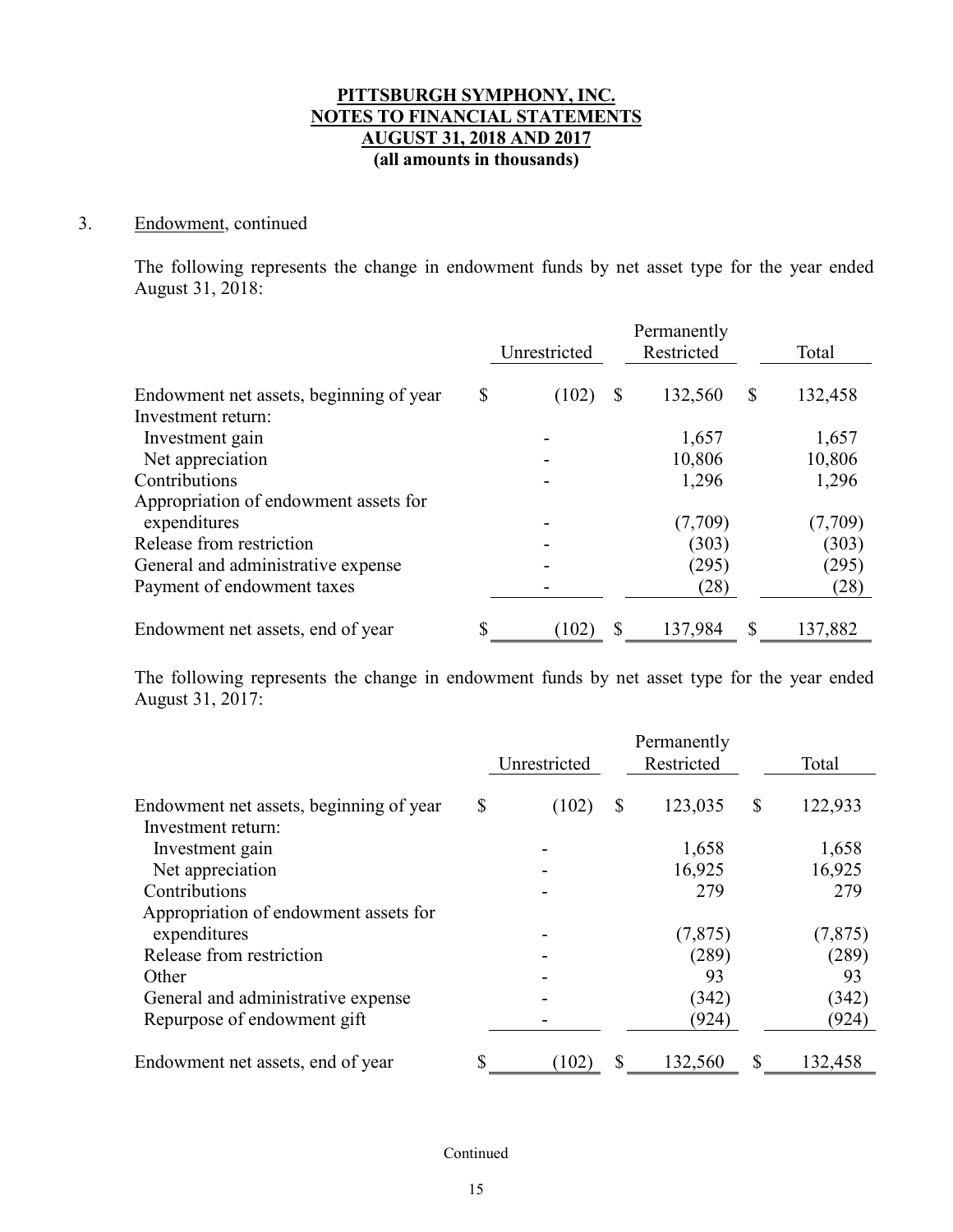### 3. Endowment, continued

As discussed in Note 2, a director revised the conditions on a \$12 million pledge during 2017, removing all restrictions from the last two years of the pledge in the amount of \$2 million, \$1 million of which had been designated for permanent restriction. The release of the discounted amount previously recorded within permanently restricted net assets was approximately \$924 for the year ended August 31, 2017.

PSI has adopted investment and spending policies for endowment assets that are designed to provide a stream of funding for programs and initiatives supported by the endowment. The policies are also intended to protect the integrity of the assets and achieve the optimal return possible within the specified risk parameters. Endowment assets include those assets of donorrestricted funds that the organization must hold in perpetuity or for a donor-specified period. Under this policy, the endowment assets are invested in a manner that is intended to produce results that exceed the price and yield results of market indices, which are weighted to equal the allocation target for each broad asset category.

To satisfy its long-term rate-of-return objectives, PSI relies on a total return strategy in which investment returns are achieved through both capital appreciation (realized and unrealized) and current yield (interest and dividends). PSI targets a diversified asset allocation, which features a material commitment to equities and alternative investments while allowing for broad diversification both within and outside the equity markets to permit the endowment to attain its overall return objectives while taking current market conditions into account.

In 2018 and 2017, the spendable return totaled 6.8% and 6.9% or \$7,709 and \$7,875, respectively. This spending policy is consistent with the Commonwealth of Pennsylvania's guidelines and with PSI's objective to maintain the purchasing power of the endowment assets held in perpetuity, as well as to provide additional real growth through new gifts and investment return.

### 4. Fair Value Measurement:

PSI applies the provisions of the Codification topic Fair Value Measurement, which defines fair value as the price that would be received to sell an asset or liability (i.e., exit price) in an orderly transaction between market participants at the measurement date. Fair Value Measurement requires disclosures that categorize assets and liabilities measured at fair value into one of three different levels depending on the assumptions (i.e., inputs) used in the valuation. Level 1 provides the most reliable measure of fair value, while Level 3 generally requires significant management judgment. Financial assets and liabilities are classified in their entirety based on the lowest level of input significant to the fair value measurement. The Fair Value Measurement fair value hierarchy is defined as follows: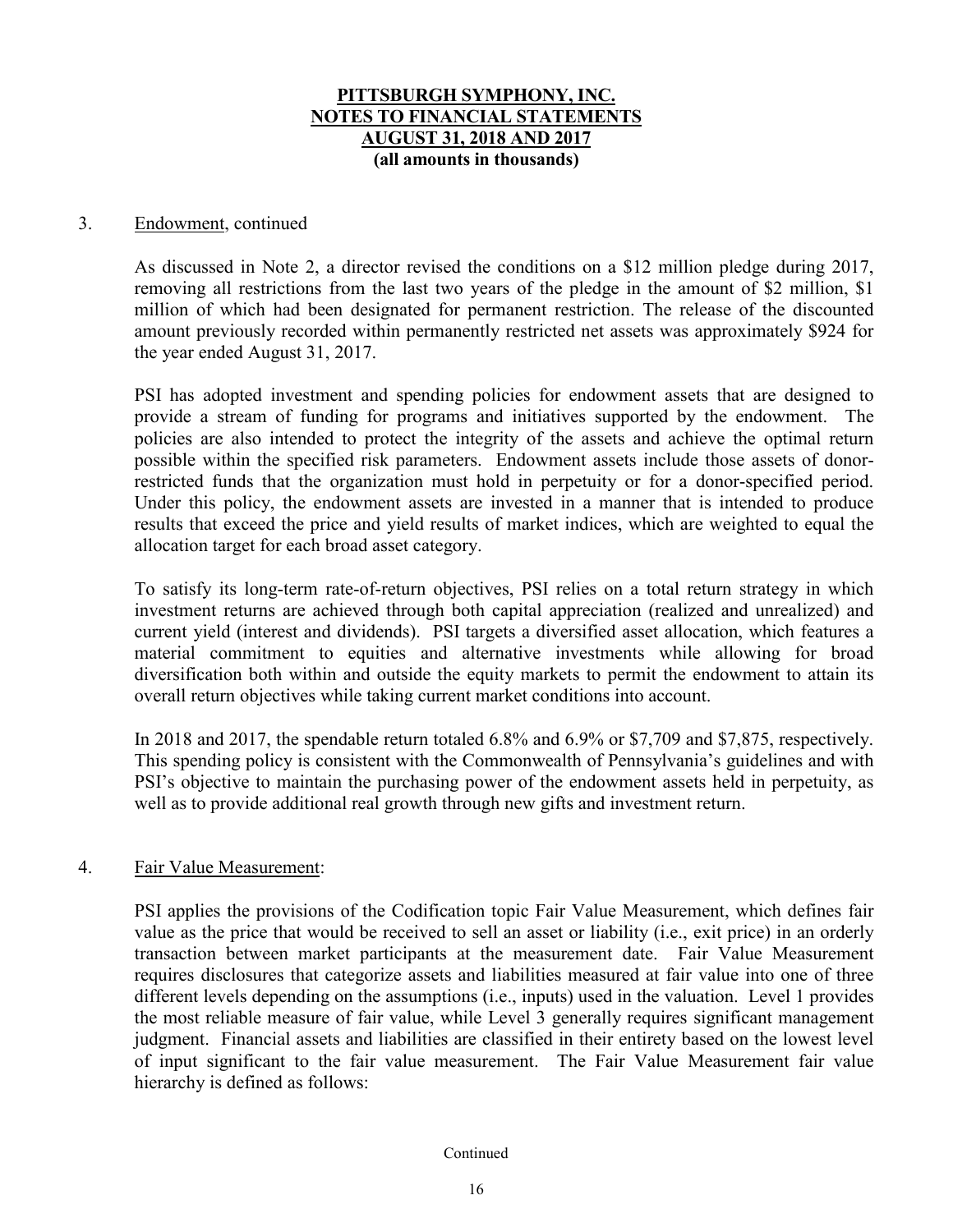### 4. Fair Value Measurement, continued

Level 1 - Valuations are based on unadjusted quoted prices in an active market for identical assets or liabilities.

Level 2 - Valuations are based on quoted prices for similar assets or liabilities in active markets, or quoted prices in markets that are not active for which significant inputs are observable, either directly or indirectly.

Level 3 - Valuations are based on prices or valuation techniques that require inputs that are both unobservable and significant to the overall fair value measurement. Inputs reflect management's best estimate of what market participants would use in valuing the asset or liability at the measurement date.

PSI's financial instruments consist primarily of cash and cash equivalents, accounts and interest receivable, contributions receivable, investments, assets held in trust by others, accounts payable and accrued expenses and line of credit and notes payable.

Following is a description of the valuation methodologies used for assets measured at fair value. There have been no changes in the methodologies used at August 31, 2018 and 2017.

The carrying amount of cash and cash equivalents, accounts and interest receivable and accounts payable and accrued expenses approximates their fair value due to the short-term nature of such instruments.

The carrying value of PSI's line of credit and notes payable approximates fair value at August 31, 2018 and 2017, since the interest rates are either market-based and are generally adjusted periodically or represent rates that PSI would be able to obtain in the current market.

The methods for valuing PSI's investments, by significant category, are as follows:

Common Stocks - Valued at the daily closing price reported on the active market on which the individual securities are traded.

Domestic Equity and International Equity Mutual Funds - Valued at the daily closing price as reported by the fund. Mutual funds held by PSI are open-end mutual funds that are registered with the Securities and Exchange Commission. These funds are required to publish their daily NAV and to transact at that price. The mutual funds held by PSI are deemed to be actively traded.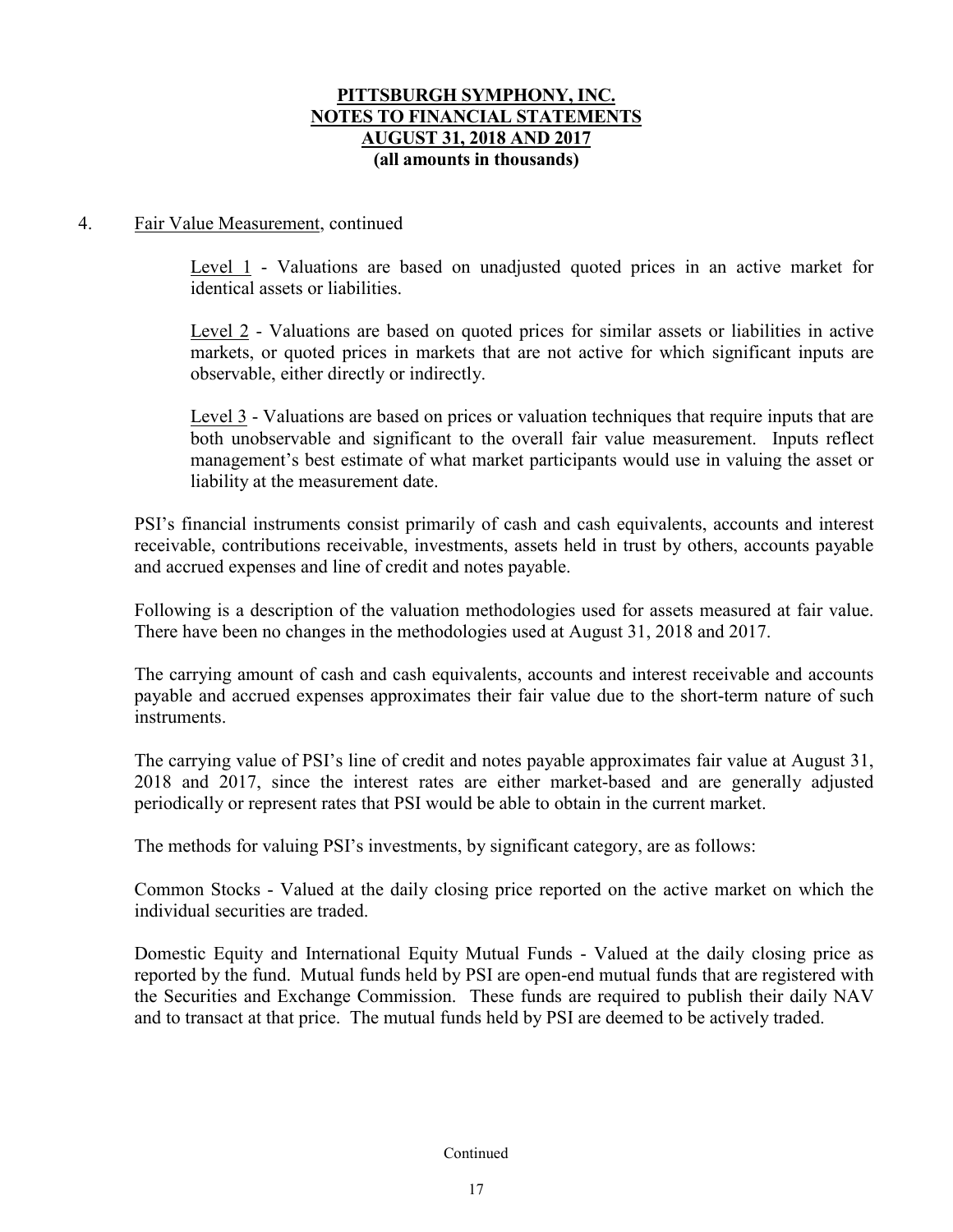#### 4. Fair Value Measurement, continued

Fixed Income Instruments and Real Estate and Other Limited Partnerships - The fair value of investments measured at NAV includes investments in limited partnerships. As a practical expedient, the PSI relies on the NAV of certain investments in limited partnerships as their fair value. The net asset values that have been provided by the investment manager are derived from the fair values of the underlying investments as of the reporting date.

The amounts of PSI's assets carried at fair value according to the fair value hierarchy at August 31 are as follows:

|                                      | 2018         |                    |              |         |    |         |  |  |
|--------------------------------------|--------------|--------------------|--------------|---------|----|---------|--|--|
|                                      | Level 1      | Level <sub>2</sub> |              | Level 3 |    | Total   |  |  |
| <b>ASSETS:</b>                       |              |                    |              |         |    |         |  |  |
| Investments:                         |              |                    |              |         |    |         |  |  |
| Temporary investments                | \$<br>3,319  |                    |              |         | \$ | 3,319   |  |  |
| Common stocks                        | 27,365       |                    |              |         |    | 27,365  |  |  |
| Domestic equity mutual funds         | 5,381        |                    |              |         |    | 5,381   |  |  |
| International equity mutual funds    | 19,099       |                    |              |         |    | 19,099  |  |  |
| Assets held in trust by others       |              |                    | $\mathbb{S}$ | 3,975   |    | 3,975   |  |  |
| Endowment assets in hierarchy        | \$<br>55,164 |                    | $\mathbb{S}$ | 3,975   |    | 59,139  |  |  |
| Fixed income instruments (a)         |              |                    |              |         |    | 26,930  |  |  |
| Real estate limited partnerships (a) |              |                    |              |         |    | 5,852   |  |  |
| Other limited partnerships (a)       |              |                    |              |         |    | 45,963  |  |  |
| Total fair value of assets           |              |                    |              |         | \$ | 137,884 |  |  |
|                                      |              |                    | 2017         |         |    |         |  |  |
|                                      | Level 1      | Level 2            |              | Level 3 |    | Total   |  |  |
| <b>ASSETS:</b>                       |              |                    |              |         |    |         |  |  |
| Investments:                         |              |                    |              |         |    |         |  |  |
| Temporary investments                | \$<br>4,837  |                    |              |         | \$ | 4,837   |  |  |
| Common stocks                        | 24,670       |                    |              |         |    | 24,670  |  |  |
| Domestic equity mutual funds         | 7,673        |                    |              |         |    | 7,673   |  |  |
| International equity mutual funds    | 33,871       |                    |              |         |    | 33,871  |  |  |
| Assets held in trust by others       |              |                    | \$           | 3,743   |    | 3,743   |  |  |
| Endowment assets in hierarchy        | \$<br>71,051 |                    | \$           | 3,743   |    | 74,794  |  |  |
| Fixed income instruments (a)         |              |                    |              |         |    | 18,762  |  |  |
| Real estate limited partnerships (a) |              |                    |              |         |    | 4,864   |  |  |
| Other limited partnerships (a)       |              |                    |              |         |    | 32,987  |  |  |
| Total fair value of assets           |              |                    |              |         | \$ | 131,407 |  |  |

(a) In accordance with Codification Subtopic 820-10, certain investments measured at NAV per share (or its equivalent) as a practical expedient have not been classified in the fair value hierarchy. The fair value amounts presented in this table are intended to permit reconciliation of fair value hierarchy line items presented in the statements of financial position.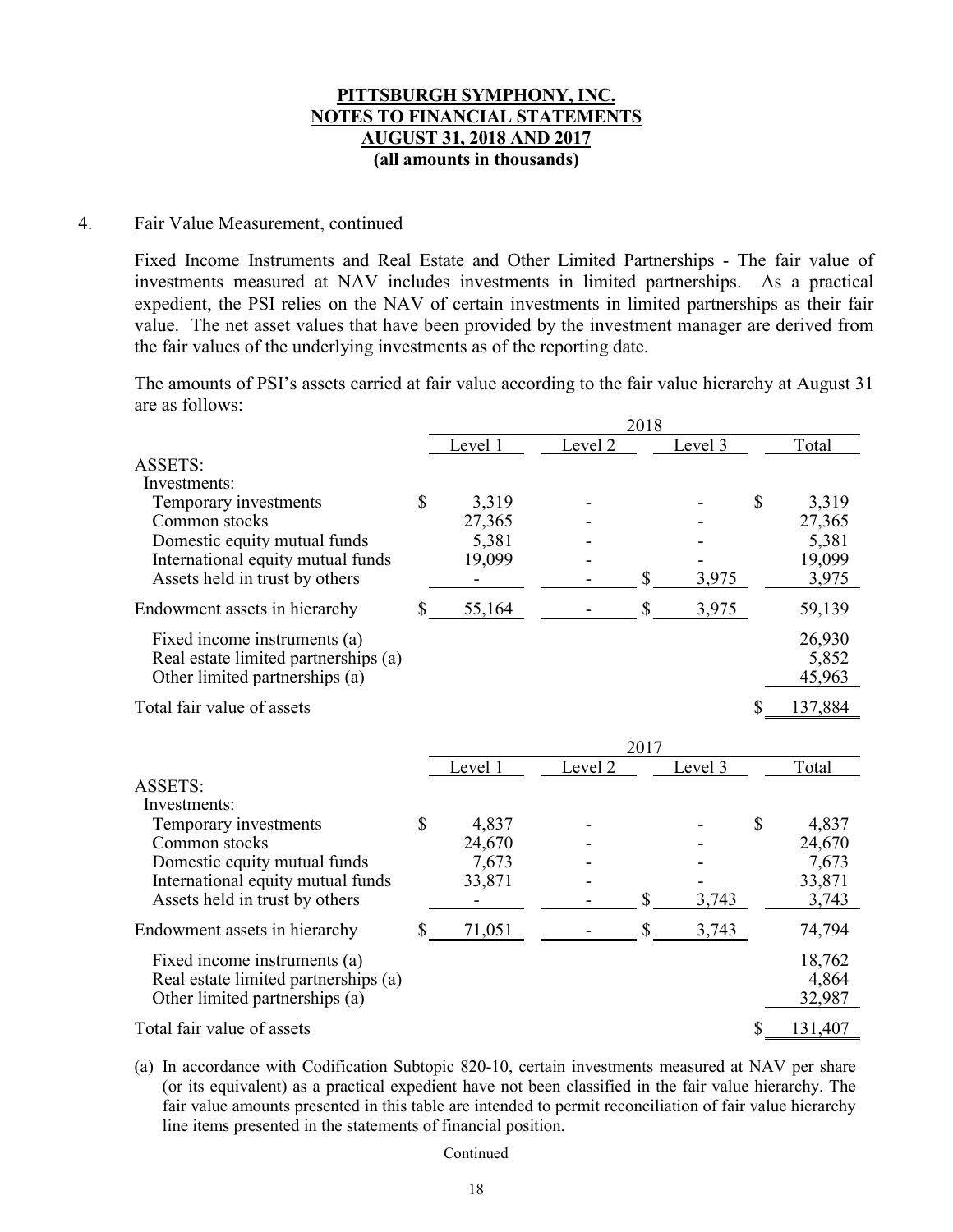### 4. Fair Value Measurement, continued

The following redemption table clarifies the nature and risk of PSI's investments and liquidity for investments, including alternative investments, measured using net asset value.

|                                         |   |            |   |            |   | Unfunded     |                | Redemption   |
|-----------------------------------------|---|------------|---|------------|---|--------------|----------------|--------------|
|                                         |   | Fair Value |   | Fair Value |   | Commitments  | Redemption     | Notice       |
| Category                                |   | At 8/31/18 |   | At 8/31/17 |   | At $8/31/18$ | Frequency      | Period       |
|                                         |   |            |   |            |   |              |                |              |
| Real estate limited partnerships (a) \$ |   | 5,852      | S | 4,864      | S | 4,368        | None permitted | N/A          |
| Other limited partnerships (b)          |   | 45,963     |   | 32,987     |   | 13,127       | None permitted | N/A          |
| Funds held in trust by others (c)       |   | 3,975      |   | 3,743      |   |              | None permitted | N/A          |
| Fixed income instruments (d)            |   | 26,930     |   | 18,762     |   |              | Monthly        | $40-60$ days |
|                                         | S | 82,720     | S | 60,356     | S | 17,495       |                |              |

The investment strategies employed by the funds listed above are as follows:

- (a) The investment objective is to focus on both opportunistic and high-quality assets while working with local operating partners to source deals and correct asset underperformance.
- (b) This fund category contains distressed debt, hedge, private equity, venture capital, international equity and natural resource funds from multiple investment companies.
- (c) These funds represent two actively managed portfolios trusts, managed in perpetuity, containing readily tradable securities through public exchanges.
- (d) This fund category objective is to generate superior risk-adjusted returns by investing in short-term corporate debt securities, including convertible and nonconvertible bonds issued by U.S. and non-U.S. companies.

The PSI does significant due diligence work before investing in any asset class and actively monitors investment performance of all its assets on a quarterly basis.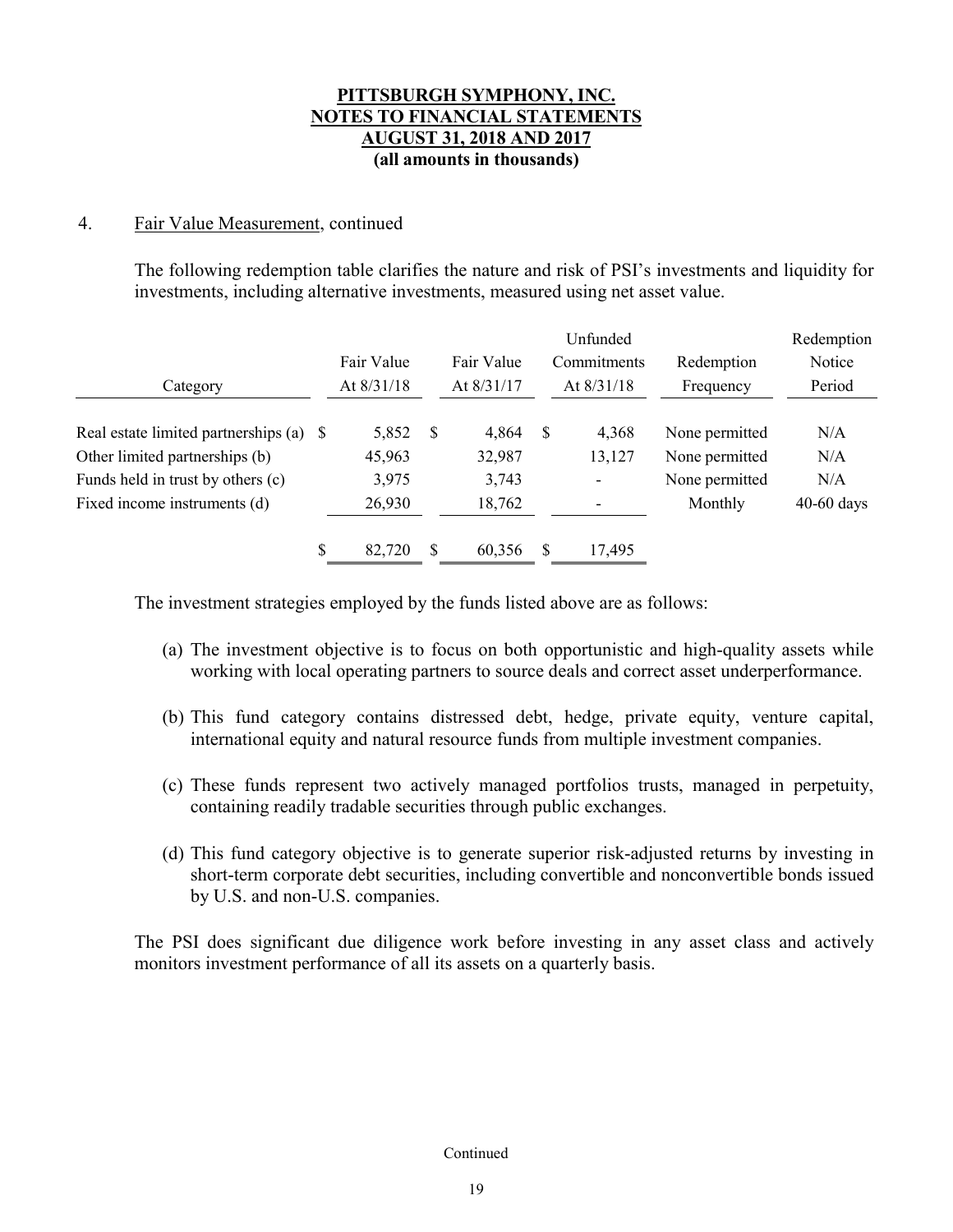### 5. Assets Held in Trust by Others:

The McKelvy and the Pickens Trusts are perpetual trusts created by donors under individual trust agreements, which are managed by a national bank's trust department. PSI records its proportionate share of the assets on its statements of financial position at fair market value. The fair market value of assets held in trust by others was \$3,975 and \$3,743 at August 31, 2018 and 2017, respectively. The trustees of both the McKelvy and Pickens Trusts have elected to adopt a 4.0% payout rate under Act 141 for both 2018 and 2017. PSI will receive a 25% share from the McKelvy Trust and a 33% share from the Pickens Trust. The remainder of the payout is distributed to other named beneficiaries.

### 6. Temporarily Restricted Net Assets:

Temporarily restricted net assets at December 31 are composed of the following:

|                                          | 2018                  | 2017         |
|------------------------------------------|-----------------------|--------------|
| Future periods<br>Programming<br>Capital | \$<br>10,158<br>1,187 | 6,871<br>895 |
|                                          | \$<br>11,358          | 7,802        |

Net assets were released from donor restrictions during the years ended August 31, 2018 and 2017 by incurring expenses satisfying the restricted purposes, passage of time, or by occurrence of other events specified by donors and grantors.

### 7. Permanently Restricted Net Assets:

|                                           |    | 2018    |              | 2017    |
|-------------------------------------------|----|---------|--------------|---------|
| General Endowment                         | \$ | 123,215 | <sup>S</sup> | 116,795 |
| The Pittsburgh Symphony 1963 Endowment    |    | 10,915  |              | 11,072  |
| Major Campaign Pledges                    |    | 3,854   |              | 4,693   |
| <b>Bessie Morrison McKelvy Trust</b>      |    | 3,206   |              | 3,051   |
| Pauline Beemer Pickens Trust              |    | 769     |              | 744     |
| Morrison Fine String Instrument Loan Fund |    | 254     |              | 254     |
| <b>Instrument Loan Fund</b>               |    | 83      |              | 83      |
|                                           |    |         |              |         |
|                                           | S  | 142,296 | <b>S</b>     | 136,692 |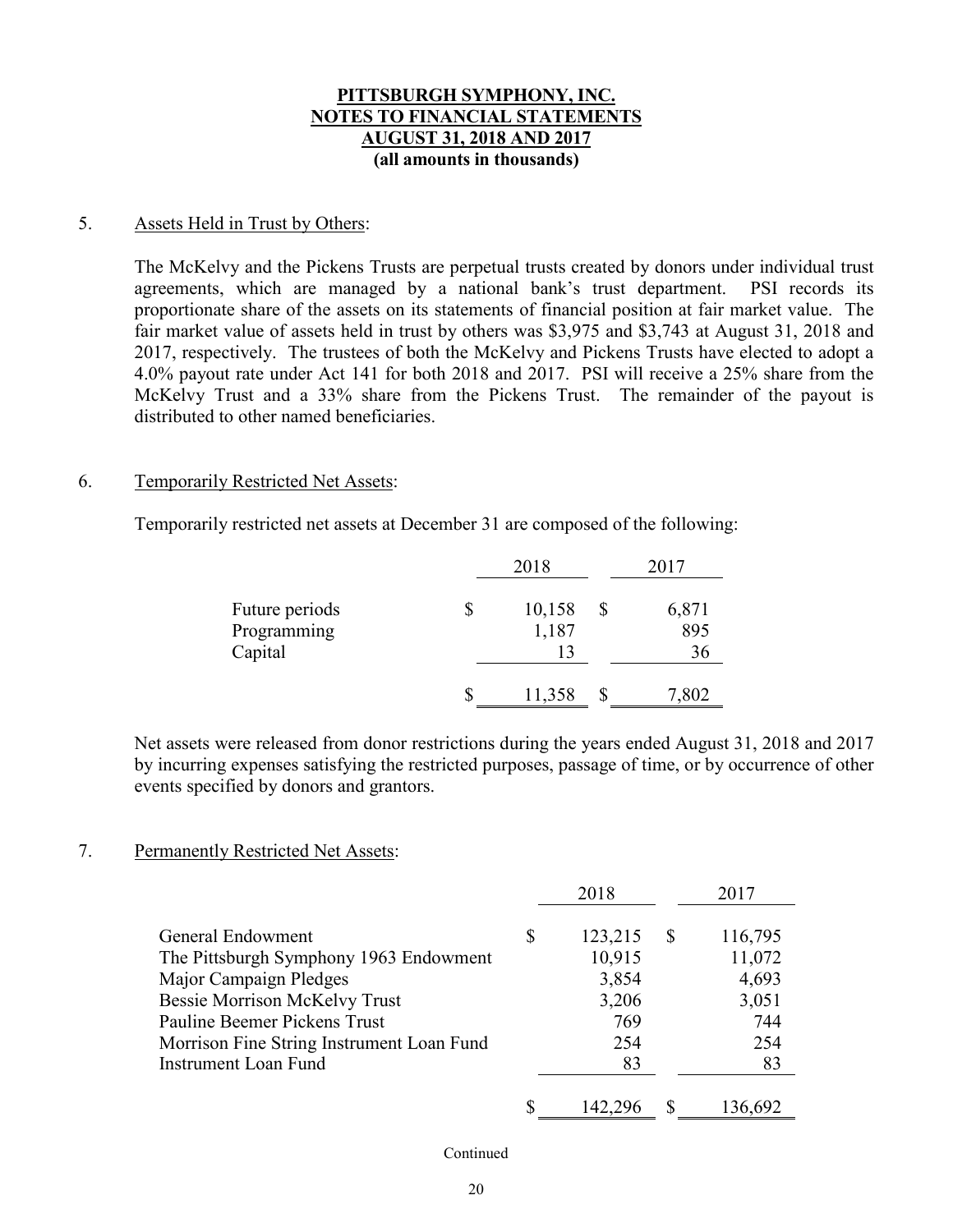#### 7. Permanently Restricted Net Assets, continued

The assets of the General Endowment include various permanently restricted funds such as the Repair and Maintenance Fund, the Endowed Chairs, and the Education and Outreach Fund.

The Pittsburgh Symphony Endowment established in 1963 (1963) is a perpetual trust created by donors under an individual trust agreement. The 1963 endowment assets are managed by PSI together with other permanently restricted and operating reserve assets. PSI receives the interest and dividends only from the 1963 endowment.

The Morrison Fine String Instrument Loan Fund and the Instrument Loan Fund represent contributions received to provide interest-free and low-interest loans to the musicians of PSI to assist them in purchasing musical instruments. Loans outstanding are included in notes receivable on the accompanying statements of financial position.

### 8. Property and Equipment:

Property and equipment, which are stated at cost, consisted of the following major classes of assets at August 31:

|                                             |   | 2018      |              | 2017      |
|---------------------------------------------|---|-----------|--------------|-----------|
| Office equipment and furniture and fixtures | S | 1,810     | <sup>S</sup> | 1,726     |
| Musical and concert equipment               |   | 1,099     |              | 987       |
| Original site and building                  |   | 907       |              | 907       |
| Site improvements                           |   | 43,052    |              | 43,013    |
|                                             |   | 46,868    |              | 46,633    |
| Less: Accumulated depreciation              |   | (32, 194) |              | (30, 794) |
|                                             |   | 14,674    |              | 15,839    |
| Construction-in-process                     |   | 182       |              | 49        |
|                                             |   | 14,856    |              | 15,888    |

### 9. Pension Plans:

PSI has two noncontributory defined benefit pension plans. The Staff Pension Plan covers substantially all staff. The Musicians' Pension Plan covers musicians hired on or before March 1, 2011 who had more than five years of service as of September 5, 2011. (Musicians not eligible for the defined benefit plan are participants in a noncontributory defined contribution plan.) Participant benefits are earned based on salary levels and years of service. Contributions to the pension plans are made to pension trusts administered by PSI. PSI's funding policy for the plans is to make contributions determined by management at or between the maximum and minimum amounts as required by applicable regulations.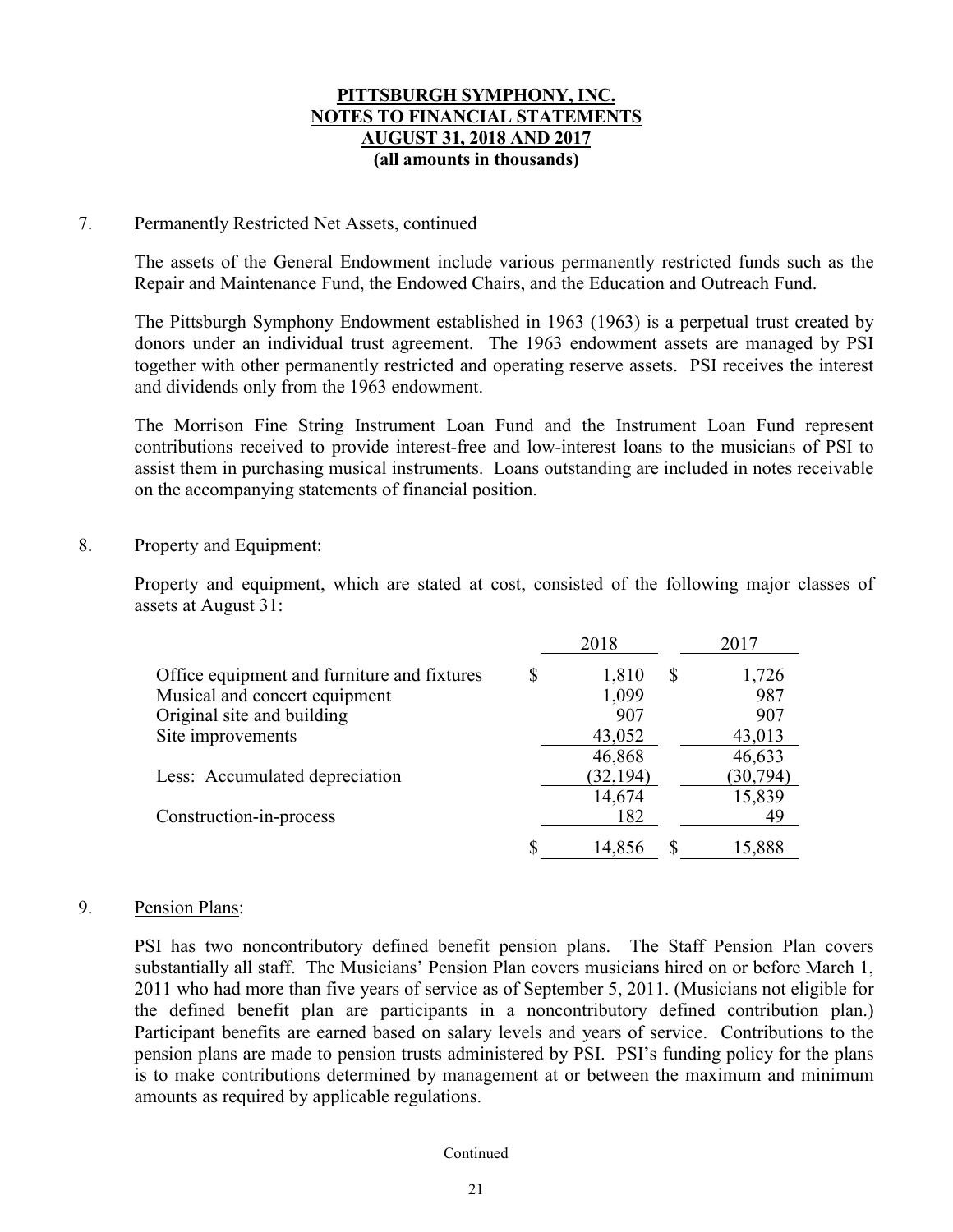#### 9. Pension Plans, continued

During the year ended August 31, 2017, the PSI and the union representing the musicians entered into a new five-year contract that expires on September 5, 2021. The terms of the contract stipulate that the Musicians' Pension Plan will be frozen as of August 31, 2019, and all musicians will be enrolled in the defined contribution plan at 8% of the musicians' base scale. PSI will make supplemental retirement contributions to those musicians most affected by the pension plan freeze.

The Musicians' and Staff Pension Plans contain 69 and 57 active participants, respectively, as of September 1, 2018.

The following sets forth the plans' funded status at August 31, 2018 and 2017:

|                                                                          |    | Musician Plan |          |          |              | <b>Staff Plan</b> |    |           |               | Total        |           |  |  |
|--------------------------------------------------------------------------|----|---------------|----------|----------|--------------|-------------------|----|-----------|---------------|--------------|-----------|--|--|
|                                                                          |    | 2018          |          | 2017     |              | 2018              |    | 2017      |               | 2018         | 2017      |  |  |
| Accumulated benefit<br>obligation                                        | S  | 36,951        | S        | 38,087   | S            | 14,096            | S  | 14,310    | $\mathcal{S}$ | 51,047<br>\$ | 52,397    |  |  |
| Plan assets at fair value,<br>primarily invested in<br>equity securities | \$ | 24,396        | <b>S</b> | 22,839   | <sup>S</sup> | 9,978             | S  | 8,962     | S             | 34,374<br>S  | 31,801    |  |  |
| Projected benefit<br>obligation                                          |    | (36,951)      |          | (38,087) |              | (14, 484)         |    | (14, 789) |               | (51, 435)    | (52, 876) |  |  |
| Total funded position                                                    |    | $(12,555)$ \$ |          | (15,248) |              | (4,506)           | -S | (5,827)   |               | (17,061)     | (21, 075) |  |  |

Included in unrestricted net deficit at August 31, 2018 and 2017 are:

|                | Musician Plan    |  |          | <b>Staff Plan</b> |  |       |  | Total  |  |        |  |
|----------------|------------------|--|----------|-------------------|--|-------|--|--------|--|--------|--|
|                | 2018             |  | 2017     | 2018              |  | 2017  |  |        |  | 2017   |  |
| Unrecognized   |                  |  |          |                   |  |       |  |        |  |        |  |
| actuarial loss | .82 <sub>1</sub> |  | 598<br>Q |                   |  | 4,562 |  | 20,342 |  | 24,160 |  |

Amounts in unrestricted net deficit as of August 31, 2018 expected to be recognized as components of net periodic benefit cost in the year ending August 31, 2019 are:

|                                                            | Musician<br>Plan | <b>Staff</b><br>Plan | Total |
|------------------------------------------------------------|------------------|----------------------|-------|
| Unrecognized actuarial loss<br>prior service cost          | 1,168            | 277                  | 1.445 |
| Amounts not yet recognized in<br>net periodic benefit cost | 1.168            |                      |       |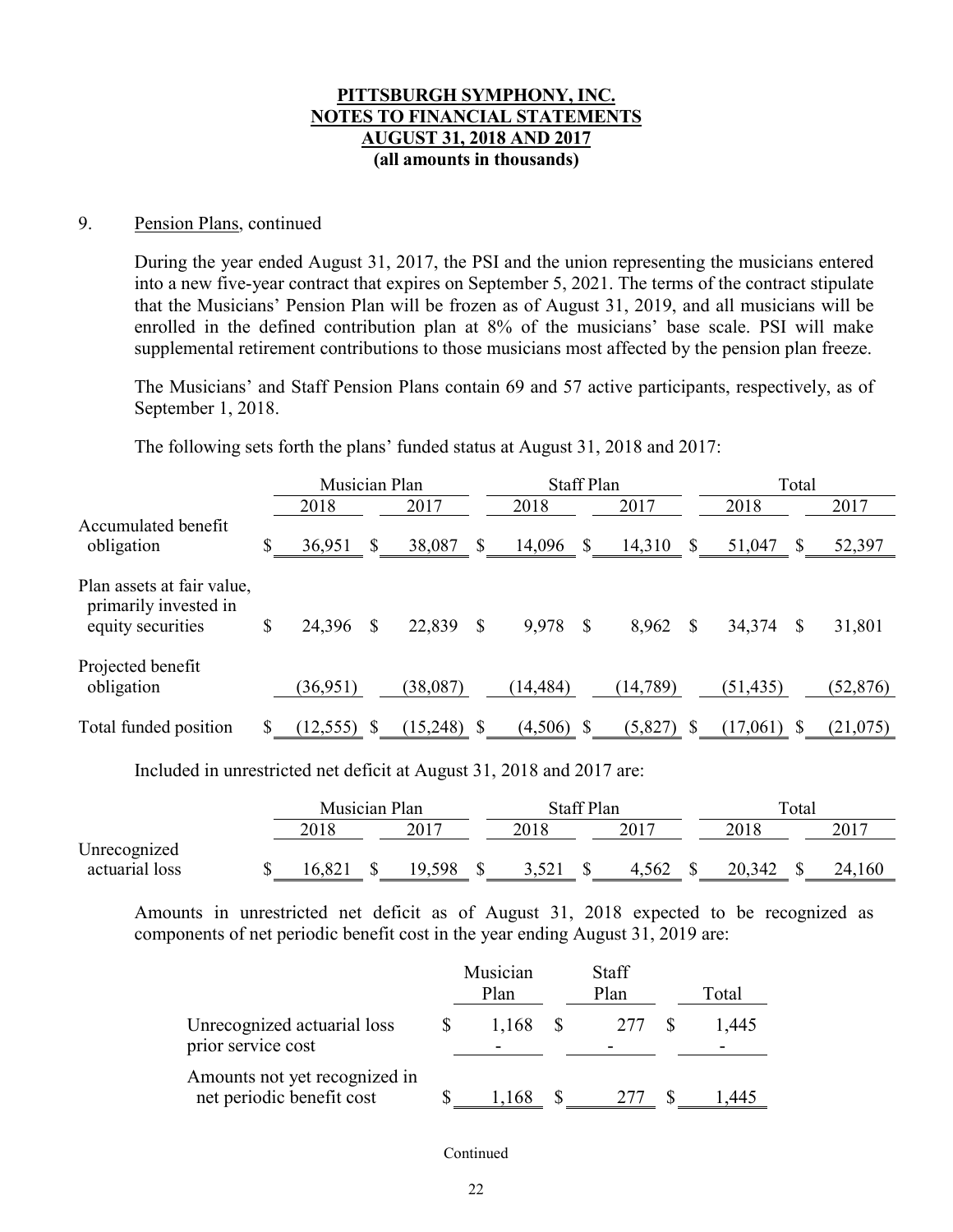### 9. Pension Plans, continued

The components of the net periodic benefit cost for the years ended August 31, 2018 and 2017 are as follows:

|                                       | Musician Plan |   |         |               | <b>Staff Plan</b> |   | Total |                           |  |         |
|---------------------------------------|---------------|---|---------|---------------|-------------------|---|-------|---------------------------|--|---------|
|                                       | 2018          |   | 2017    |               | 2018              |   | 2017  | 2018                      |  | 2017    |
| Service cost                          | \$<br>446     | S | 566     | <sup>\$</sup> | 350               | S | 428   | \$<br>$\mathbb{S}$<br>796 |  | 994     |
| Interest cost                         | 1,263         |   | 1,435   |               | 503               |   | 558   | 1,766                     |  | 1,993   |
| Expected return on plan               |               |   |         |               |                   |   |       |                           |  |         |
| assets                                | (1,481)       |   | (1,371) |               | (585)             |   | (533) | (2,066)                   |  | (1,904) |
| Amortization of prior<br>service cost |               |   |         |               |                   |   |       |                           |  |         |
| Recognized actuarial                  |               |   |         |               |                   |   |       |                           |  |         |
| loss                                  | 1,355         |   | 1,605   |               | 385               |   | 638   | 1,740                     |  | 2,243   |
| Total periodic benefit                |               |   |         |               |                   |   |       |                           |  |         |
| cost                                  | \$<br>1,583   | S | 2,235   |               | 653               | S | 1,091 | \$<br>S<br>2,236          |  | 3,326   |

The aggregated amount expected to be recognized in net periodic benefit cost during the period ending August 31, 2019 is \$2,040.

Weighted average assumptions used to determine net periodic benefit cost for the plan as of August 31, 2018 and 2017 were as follows:

|                                            | Musician Plan |           | <b>Staff Plan</b> |           |
|--------------------------------------------|---------------|-----------|-------------------|-----------|
|                                            | 2018          | 2017      | 2018              | 2017      |
| Discount rate                              | $4.27\%$      | 4.00 $\%$ | 4.32 $\%$         | 4.00 $\%$ |
| Expected return on plan assets             | 6.50          | 6.50      | 6.50              | 6.50      |
| Rate of compensation increase (Staff Plan) | *             | *         | 1.00              | 1.00      |

\* - Musician Plan rate of compensation increase is dictated by their collective bargaining agreement. The Musicians' scale wages were frozen for the fiscal years ended August 31, 2018 and 2019. Wages will increase by 2% for the fiscal year ending August 31, 2020 and will increase by 6% for the fiscal year ending August 31, 2021.

The long-term expected annual rate-of-return objective is based on a target asset allocation of 60% equity and 40% fixed income.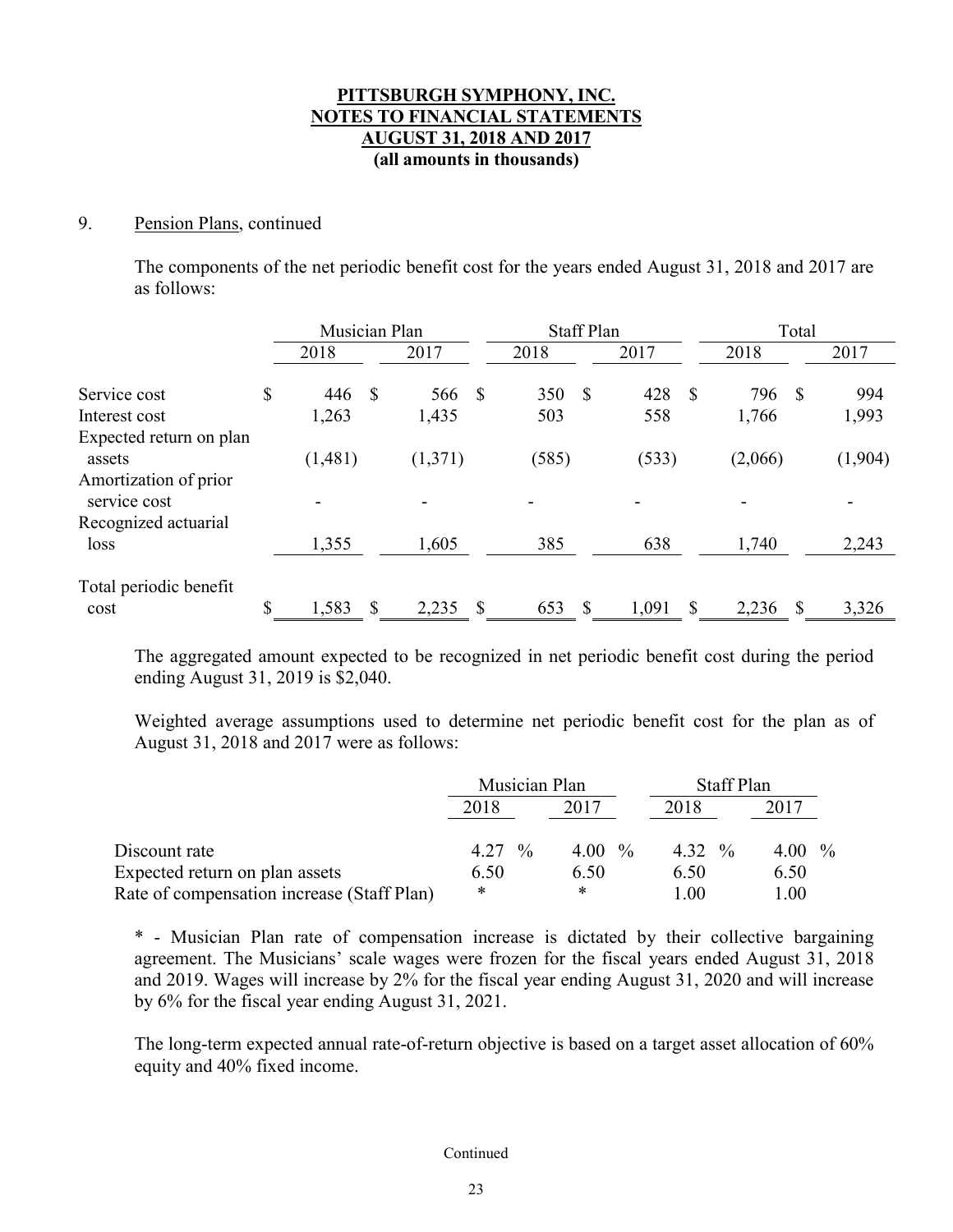### 9. Pension Plans, continued

The primary investment objective for the plans' assets is preservation of capital. The second major objective is capital appreciation to ensure that inflation does not erode the real purchasing power of the assets in the plans.

The plans' asset allocations at August 31, 2018 and 2017, by asset category, are as follows:

|                                 | Musician Plan |         | <b>Staff Plan</b> |                      |
|---------------------------------|---------------|---------|-------------------|----------------------|
|                                 | 2018          | 2017    | 2018              | 2017                 |
| <b>Asset Category:</b>          |               |         |                   |                      |
| Registered investment companies | 68 %          | $69\%$  | 68 %              | 70 %                 |
| Corporate bonds                 | 30            | 28      | 30                | 26                   |
| Cash and other                  | 2             |         |                   |                      |
| Total                           | $100\%$       | $100\%$ | $100\%$           | $\frac{0}{0}$<br>100 |

The following section describes the valuation methodologies used to measure the fair value of pension plan assets, including an indication of the level in the fair value hierarchy in which each type of asset is generally classified.

The fair value of investments categorized as Level 1 includes investments in cash and cash equivalents and registered investment companies, the fair values of which are based on quoted market prices for identical securities traded in active markets that are readily and regularly available to the plans.

The fair value of investments categorized as Level 2 includes investments in corporate bonds. The fair values are modeled by external pricing vendors using estimated bid prices at which a dealer would pay for a security or, in limited cases, an internal trade price, used only when a more reliable price cannot be obtained.

The fair value of the financial assets comprising the plans' investments excluding accrued income, in the amount of \$82 and \$56, at August 31, 2018 and 2017, respectively, is shown in the following table: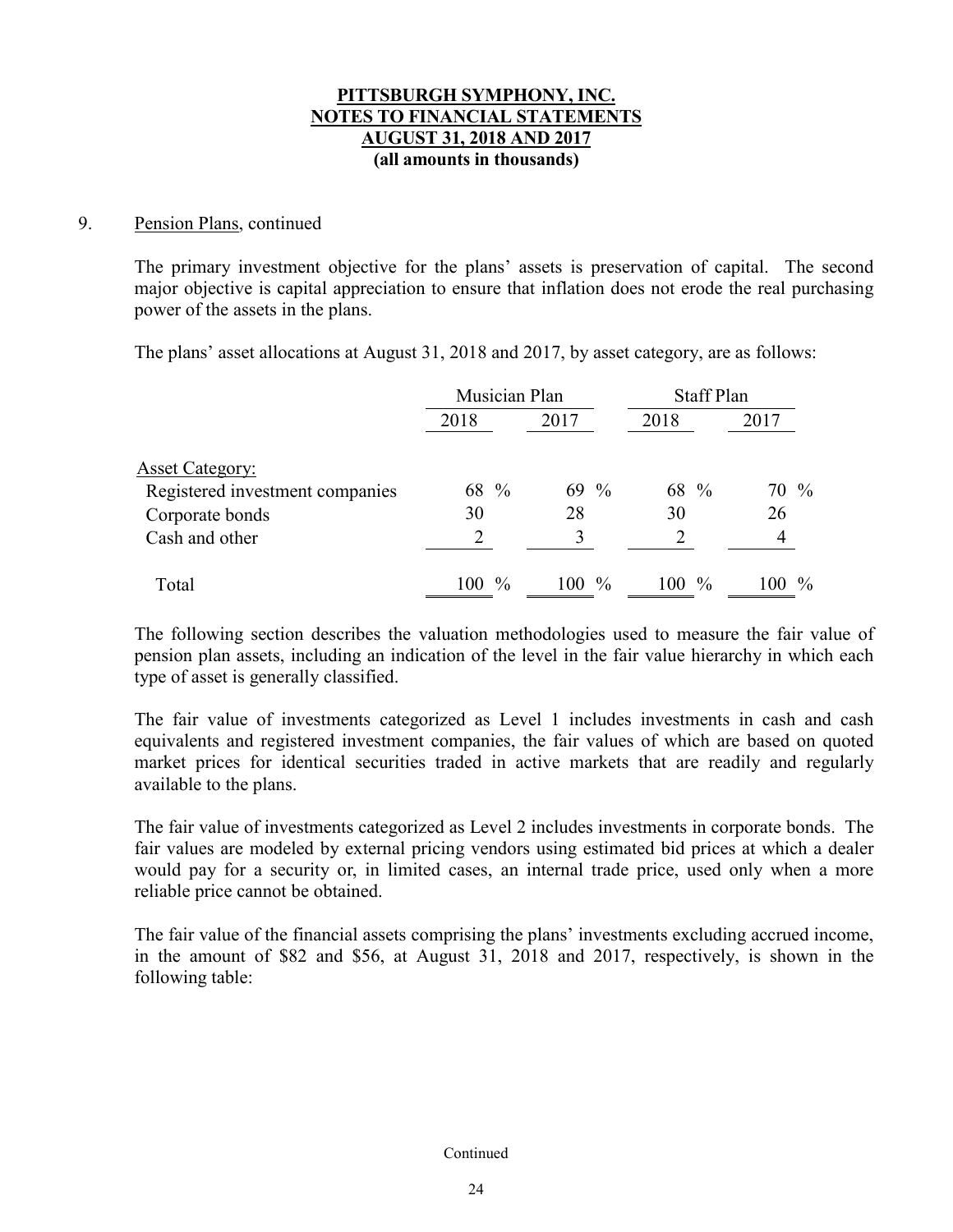### 9. Pension Plans, continued

|                                                                                  |              |         |              | 2018    |         |                     |
|----------------------------------------------------------------------------------|--------------|---------|--------------|---------|---------|---------------------|
|                                                                                  |              | Level 1 |              | Level 2 | Level 3 | Total               |
| Cash and cash equivalents<br>Corporate debt instruments<br>Registered investment | $\mathbb{S}$ | 700     | \$           | 10,354  |         | \$<br>700<br>10,354 |
| companies                                                                        |              | 23,238  |              |         |         | 23,238              |
|                                                                                  | \$           | 23,938  | \$           | 10,354  |         | \$<br>34,292        |
|                                                                                  |              |         |              | 2017    |         |                     |
|                                                                                  |              | Level 1 |              | Level 2 | Level 3 | Total               |
| Cash and cash equivalents<br>Corporate debt instruments                          | $\mathbb{S}$ | 969     | \$           | 8,748   |         | \$<br>969<br>8,748  |
| Registered investment<br>companies                                               |              | 22,028  |              |         |         | 22,028              |
|                                                                                  | \$           | 22,997  | $\mathbb{S}$ | 8,748   |         | \$<br>31,745        |

PSI made contributions to the plans and the plans paid benefits as follows during the years ended August 31, 2018 and 2017:

|                           | Musician Plan |  |            | <b>Staff Plan</b> |      | Total       |            |  |       |
|---------------------------|---------------|--|------------|-------------------|------|-------------|------------|--|-------|
|                           | 2018          |  | 2017       | 2018              |      | 2017        | 2018       |  | 2017  |
| Employer<br>contributions | 1,500         |  | $1,124$ \$ | 933               | - \$ | $346 \quad$ | $2,433$ \$ |  | 1,470 |
| Benefits paid             | 1,637         |  | 1,551      | 551               |      | 492         | 2,188      |  | 2,043 |

PSI expects to make contributions to the Musician Plan and Staff Plan of \$1,824 and \$676, respectively, during the year ending August 31, 2019.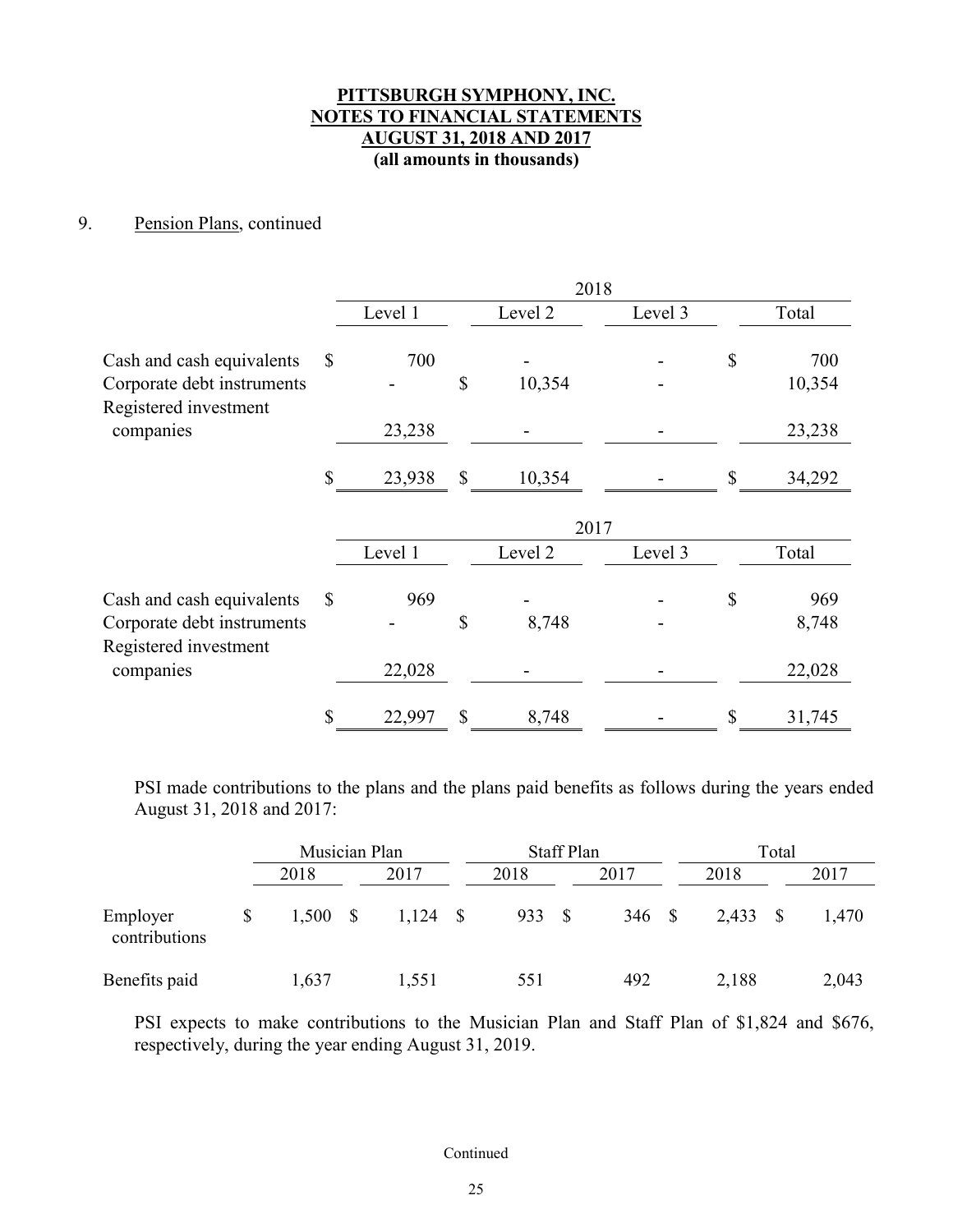### 9. Pension Plans, continued

The following pension benefit payments, which reflect expected future service, are expected to be paid:

|           | Musician Plan | <b>Staff Plan</b> |   | Total  |
|-----------|---------------|-------------------|---|--------|
|           |               |                   |   |        |
| 2018-19   | \$<br>1,614   | 633               | S | 2,247  |
| 2019-20   | 1,826         | 640               |   | 2,466  |
| 2020-21   | 1,830         | 644               |   | 2,474  |
| 2021-22   | 2,037         | 650               |   | 2,687  |
| 2022-23   | 2,114         | 664               |   | 2,778  |
| 2024-2028 | 11,490        | 3,751             |   | 15,241 |

The following changes in plan assets and benefit obligations were recognized in unrestricted net assets for the year ended August 31, 2018:

|                                                                   | Musician Plan           | <b>Staff Plan</b> | Total              |
|-------------------------------------------------------------------|-------------------------|-------------------|--------------------|
| Net actuarial gain<br>Recognized actuarial gain                   | $(1,421)$ \$<br>(1,355) | (656)<br>(385)    | (2,077)<br>(1,740) |
| Total recognized in unrestricted<br>net assets (deficit) for 2018 | (2, 7/6)                | (1.041)           | (3,817)            |

### 10. Federal Taxes on Income:

No provision for federal taxes on income has been included in the financial statements, since PSI qualifies as a tax-exempt organization, meeting the requirements of Section  $501(c)(3)$  of the Internal Revenue Code. PSI has not identified any material uncertain tax positions requiring an accrual or disclosure in the financial statements. PSI's policy is to accrue interest and penalties related to unrecognized tax benefits in general and administrative expenses. The statutory tax years of 2015, 2016 and 2017 remain open to examination.

### 11. Related-Party Transactions:

PSI enters into certain transactions with corporations whose officers and/or directors are also directors of PSI. These transactions are for purchases of goods and services, including banking and investment services, at an arm's-length basis, in the ordinary course of business.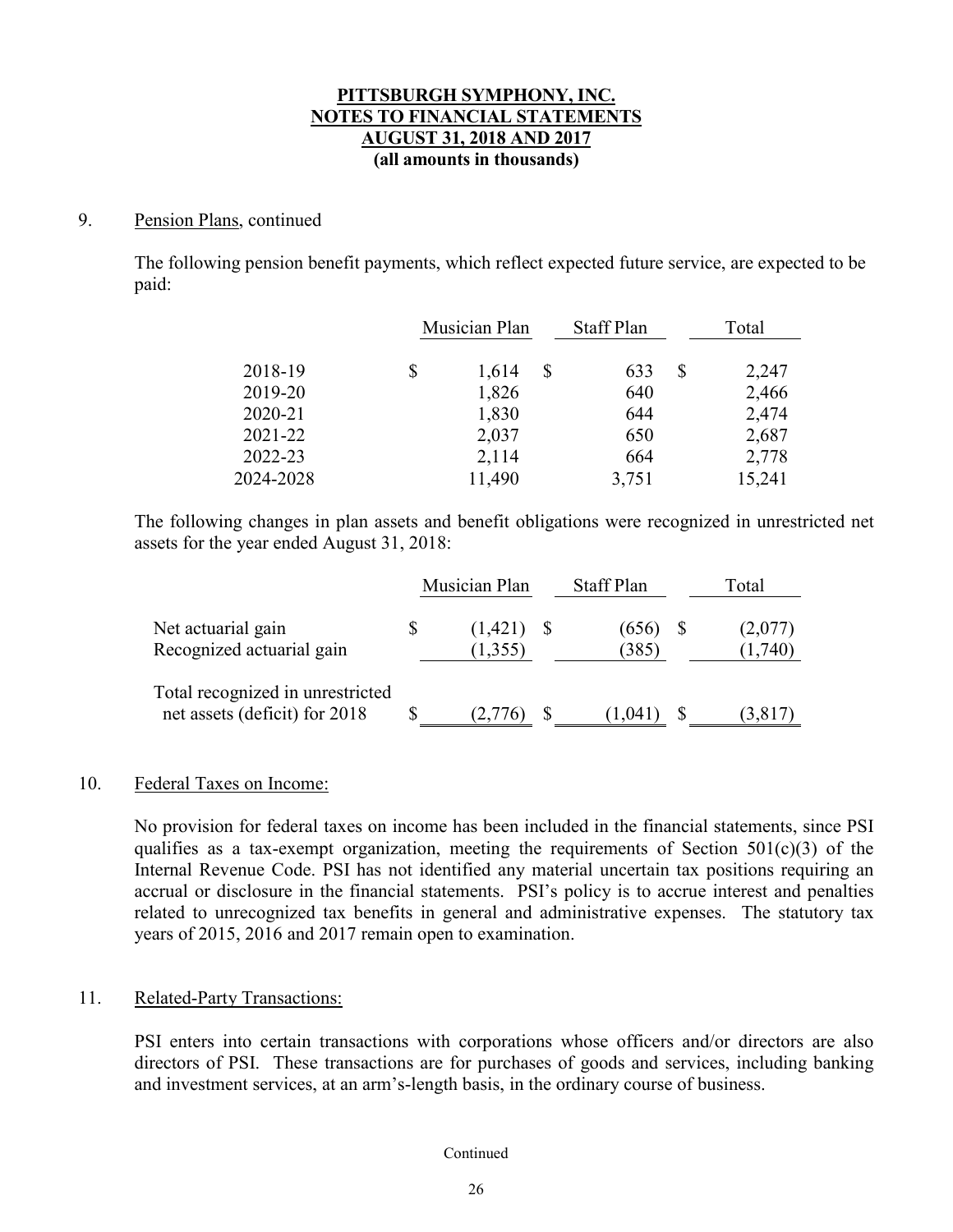### 12. Notes Payable and Bank Line of Credit:

PSI maintains a \$7,800 line-of-credit agreement with a Pittsburgh-based commercial bank. This credit line bears interest at the greater of 50 basis points below the bank's prime interest rate or 3%. The outstanding balance on this line of credit for 2018 and 2017 was \$6,524 and \$6,161, respectively. This line of credit is collateralized by the value of the annual draw from the endowment and held as security in a separate trust account of the endowment.

PSI entered into a \$3,500 13-year term loan with a Pittsburgh-based commercial bank in June 2009. Payments were for interest only for the first three years. This loan bears interest at the greater of 50 basis points below the bank's prime lending rate or 3% and matures in May 2022. The proceeds from this loan were used to fund contributions to the musician and staff pension plans. The loan is guaranteed by a major contributor to the PSI. The outstanding balance of this loan for 2018 and 2017 was \$1,313 and \$1,663, respectively.

PSI entered into a \$3,000 term loan with a Pittsburgh-based commercial bank in December 2014. Payments were for interest only for the first two years. This loan bears interest at the greater of 50 basis points below the bank's prime lending rate or 3% and matures in December 2026. The proceeds from this loan were used to fund contributions to the musician pension plan. The loan is guaranteed by a major contributor to the PSI. The outstanding balance of this loan for 2018 and 2017 was \$2,500 and \$2,800, respectively.

PSI entered into a \$1,500, two-year term loan with a Pittsburgh-based commercial bank in December 2015. Payments were for interest only for the first two years. This loan bears interest at a rate of 50 basis points below the bank's prime lending rate. The proceeds from this loan were used to fund capital expenditures pursuant to the Urban Redevelopment Authority Grant Contract No. 300-1438, FC #4100069914. All proceeds from the loan was used to pay construction costs associated with the above grant, and the PSI will repay the bank with the grant proceeds immediately upon receipt. Subsequent to the year ended August 31, 2018, the loan was extended through April 1, 2020.

The aggregate annual principal payments due subsequent to August 31, 2018 are as follows:

| 2019       | \$<br>2,150 |
|------------|-------------|
| 2020       | 650         |
| 2021       | 650         |
| 2022       | 563         |
| 2023       | 300         |
| Thereafter | 1,000       |
|            |             |
| Total      | \$<br>5,313 |
|            |             |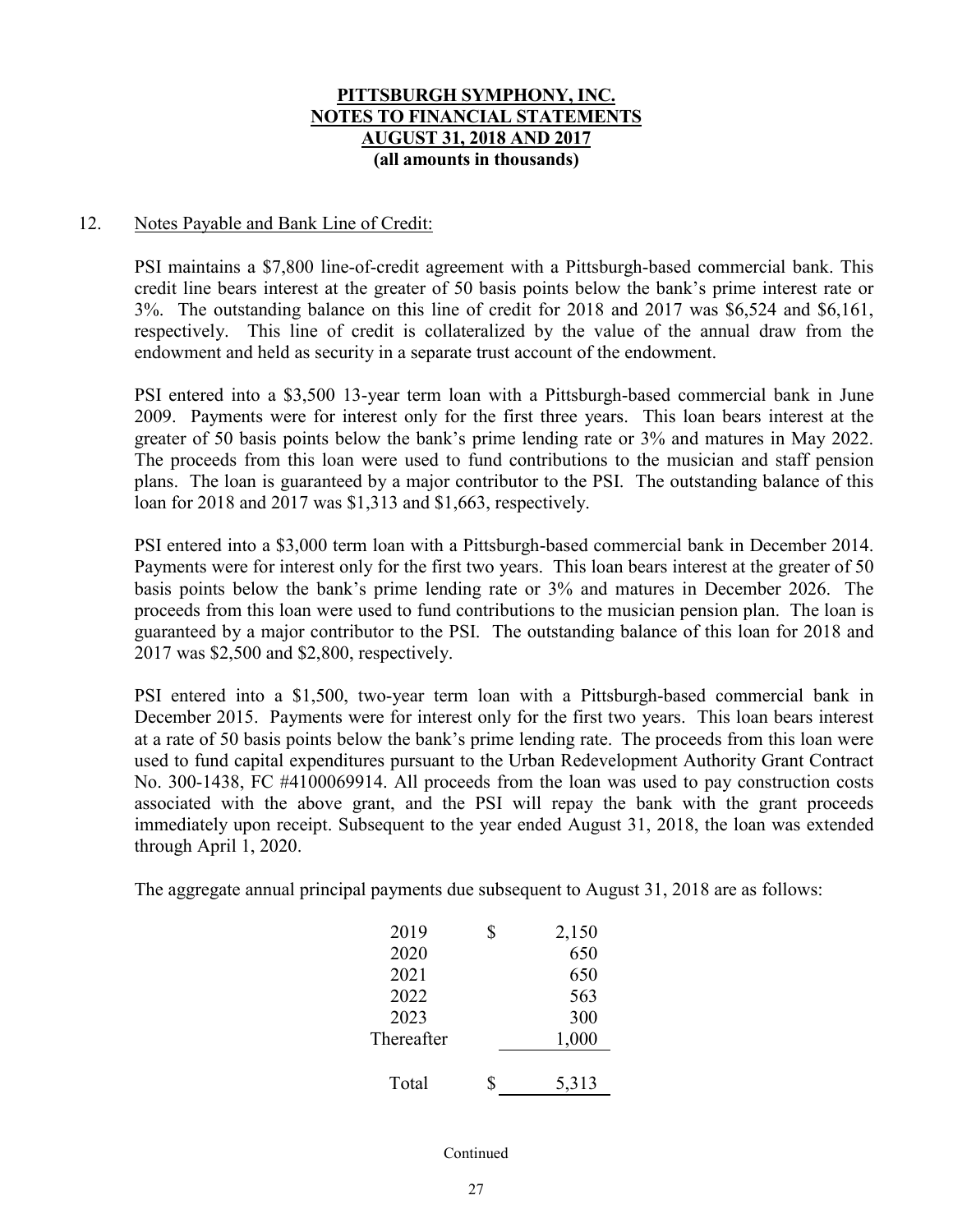#### 13. Contingencies:

PSI is a party to disputes arising in the normal course of business. Management believes at this time that the ultimate resolution of these matters will not have a material impact on the financial position, results of activities or cash flows of PSI.

### 14. Operating Environment:

The PSI operates in an increasingly competitive business environment, which affects both earned and contributed revenue. Substantially all of the net assets of the PSI are permanently restricted, largely represented by its investment portfolio, and the total return from these investments has restricted availability. PSI reported negative unrestricted net asset positions as of August 31, 2018 and 2017, resulting from the historical deficit of annual operating expenses over unrestricted revenue. The annual operating expenses are primarily driven by the costs of operating the orchestra, production, and Heinz Hall, as well as annual changes due to the pension obligation. Additionally, due to the challenges of managing cash flow from the volatility of contributed revenue and ticket sales, management closely monitors cash positions weekly and forecasts for potential cash inflows and outflows up to one year in advance to identify what months PSI will have the cash reserves to fund operations and identify which months will require a draw from the endowment. PSI drew approximately 6.8% from the endowment during the year ended August 31, 2018, and plans to further reduce the endowment draw by .1% a year to reach a 6% annual draw. Management believes that this strategy continues to be appropriate and will enable PSI to sustain operations.

Historically, the uncertainty created by volatility in pension liability has made it challenging for PSI to accurately forecast cash needs into the future. PSI is taking steps to reduce this volatility by converting from defined benefit pension plans to defined contribution plans as of August 31, 2019. As a part of the settlement, the musicians' defined benefit pension will be frozen as of August 31, 2019, and all musicians will be enrolled in the defined contribution plan at the rate of 8% of each musicians' base scale wage. PSI will make supplemental retirement contributions to those musicians most affected by the pension plan freeze. The Board has decided that the staff defined benefit pension plan will be frozen as of August 31, 2019, and all eligible staff members will be enrolled in a defined contribution plan. PSI will make supplemental retirement contributions to those staff members most affected by the pension plan freeze. The plan documents related to the staff pension freeze have not yet been finalized.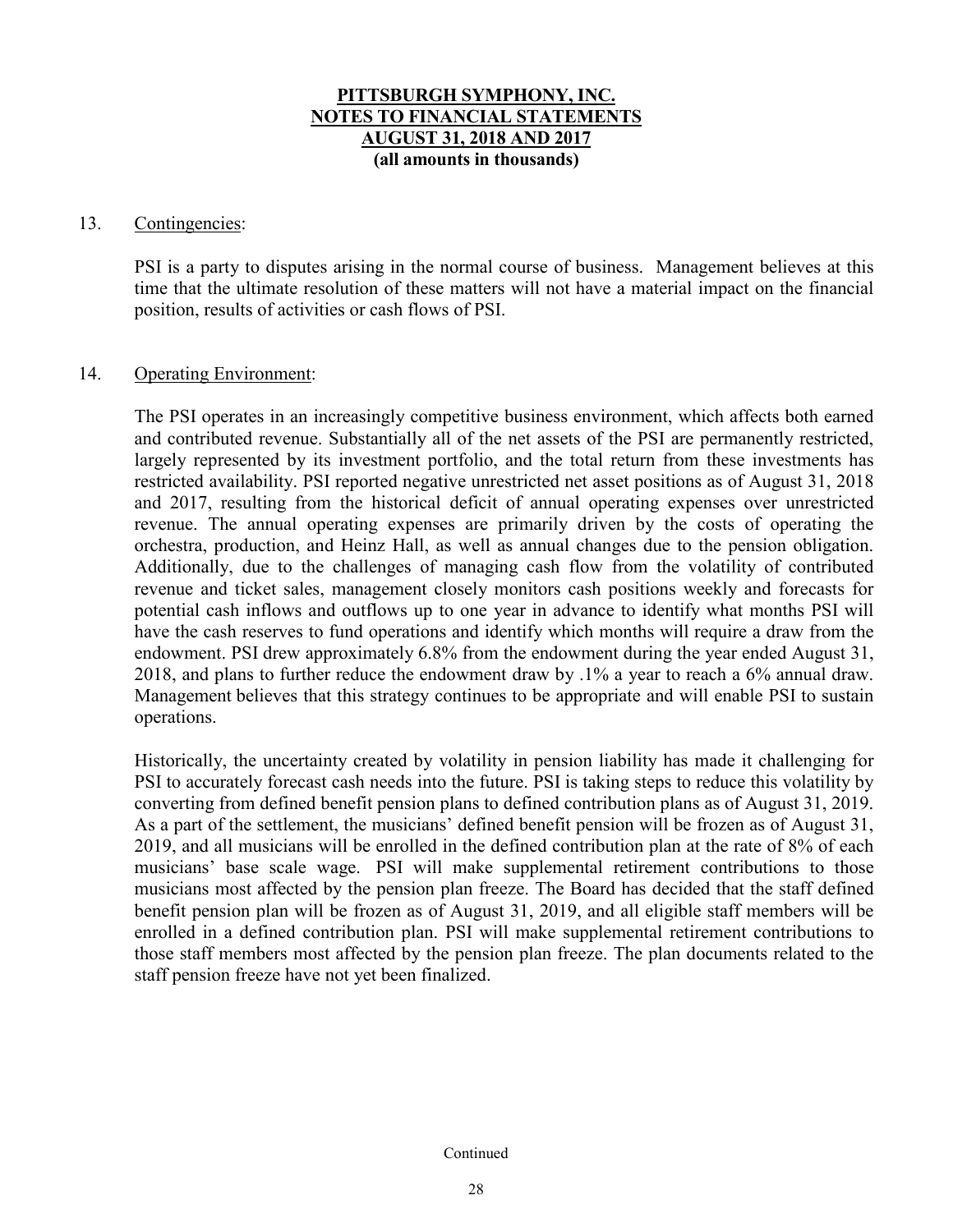### 14. Operating Environment, continued

Despite these pension plan changes, PSI will need to continue to make significant cash contributions to the pension plans related to prior service cost in the form of net shortfall amortization installments, which are payable over a 7-year period. This shortfall is calculated as \$5,737 and \$1,133 for the musicians' plan and the staff plan, respectively, over the 7 years. In addition, PSI continues to pay installments on the pension loans initiated in 2009 and 2014, which have a combined outstanding balance of \$3,813. These pension payments are significant and represent cash needs outside of the current operating budget.

PSI continues to implement the updated strategic plan, which is focused on improving the financial performance by growing earned and contributed revenue through an enhanced patron experience and improved community relevance. The strategic imperatives of the plan are artistic excellence, audience engagement, community relevance, and financial sustainability. PSI has seen positive results from the implementation of the strategic plan. The Commonwealth of Pennsylvania has increased their operating support, as has the Allegheny Regional Asset District for the year ended August 31, 2019. As of April 2019, PSI unlocked the last \$1.25 million of the \$2.5 million conditional challenge grant from a foundation (discussed in Note 2), which matched new and increased support. PSI is focusing on growing the annual fund, experiencing significant growth in the year ended August 31, 2018 and the current fiscal year to date. The board and management have presented proposals to various foundations for support to fund the pension shortfalls and address critical capital needs for Heinz Hall, and PSI is waiting on the outcome of those proposals.

Artistically, PSI is experiencing a tremendous year, including the moving Tree of Life tribute, a Grammy nomination for Best Orchestral Performance for 'Beethoven Symphony No. 5 and Strauss Horn Concerto' featuring William Caballero and conducted by Manfred Honeck, and an engagement at Lincoln Center as part of the *Great Performers* series.